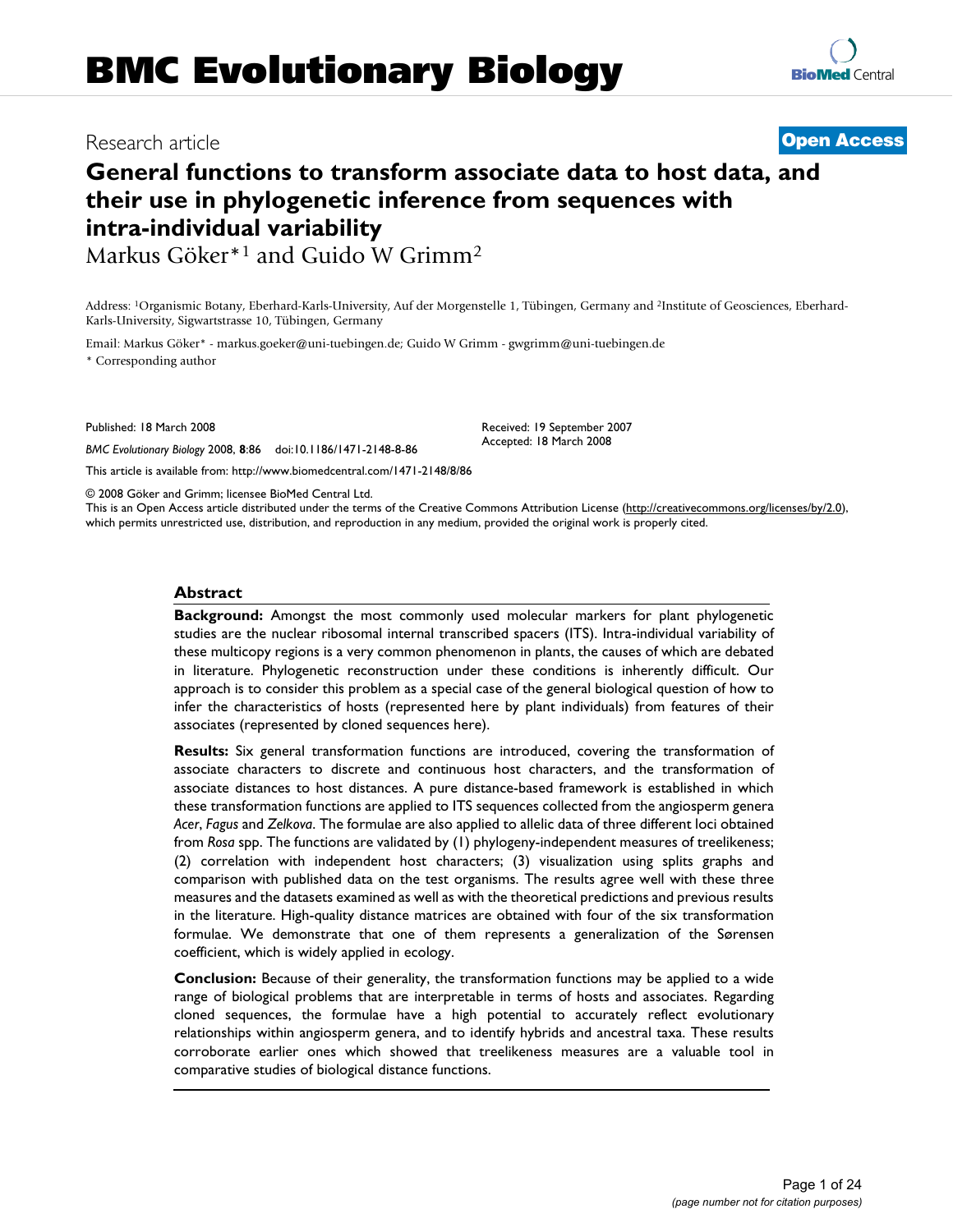# **Background**

Multicopy gene regions such as the nuclear ribosomal DNA spacers may exhibit significant heterogeneity within the same individual. Such intra-individual variability can cause serious problems for phylogenetic reconstructions that use a dichotomous tree as the general model of evolution, and has been generally referred to as "paralogy" [1- 6]. The internal transcribed spacers ITS1 and ITS2 of the nuclear DNA region encoding for the 18S-5.8S-25S ribosomal RNA cistron, the 35S rDNA are amongst the most commonly used molecular markers for plant phylogenetic studies [3,5]. As far as it has been studied, intra-individual ITS variability is a very common phenomenon in plants [[7-](#page-21-0)24] and has been attributed to numerous causes, such as (i) incomplete concerted evolution among the multiple copies of 35S rDNA located within the same nucleolus organizer region (NOR); (ii) the general potential of the NOR regions for intragenomic recombination between both parental chromosomes; (iii) ITS homoeology, i.e. the persistence of two or more independently inherited arrays of 35S rDNA as found for allopolyploids with more than one NOR; (iv) ITS pseudogeny, i.e. the occurrence of non-functional copies of rRNA genes, and (v) gene paralogy in a strict sense, i.e. the existence of several rDNA loci coding for *functionally differing* rRNAs. Whereas incomplete concerted evolution, intragenomic recombination, ITS homoeology and ITS pseudogenes have been documented in [[1,9,12[,14](#page-21-1),16,18,22,23] and [25]] (among many others) and can be considered to be natural phenomena, paralogs have not yet been observed in the case of the 35S rDNA, but have been observed in the case of "oocyte-type" and "somatic" 5S rRNA genes active during early development of *Xenopus laevis* [26-29].

Cloned sequence data that effectively cover the intra- and inter-individual ITS variability of morphologically defined taxa have been subject to detailed studies in angiosperm genera such as *Acer* (Sapindales, Sapindaceae) [9,11,30], *Fagus* (Fagales, Fagaceae) [9,23,24,30] and *Zelkova* (Rosales, Ulmaceae) [22]. Significantly high ITS variability not linked to pseudogeny was found particularly in species that are considered to be diploid; hence, other effects in addition to ITS homoeology were taken into account for the observed heterogeneity. For *Acer* and *Fagus* species, it could be shown that intra-individual ITS variability contained strong taxonomic information: Morphologically distinguishable but closely related taxa ("species" or "subspecies") exhibited identical or highly similar (< 1% sequence divergence) ITS variants in addition to taxon-specific ITS variants not found in the sister taxon [9,11,23,24,30]. In particular, intra-individual ITS variability in *Fagus* was found to be as high as or higher than the overall interspecific divergence [23,24]. This puzzling observation fitted well with the fossil history of this genus, which indicates several phases of unhindered horizontal gene flow among spatially and temporarily isolated "species" during the Tertiary, as well as known ecological differences between the species [23]. In an experimental approach, Grimm et al. [31] coded the occurrence or lack of a certain nucleotide polymorphism as phylogenetic characters for species-based matrices, which were analysed with maximum parsimony and maximum likelihood. A nucleotide matrix comprising several cloned ITS sequences per individual and a number of individuals per morphologically defined "species" was transformed into a matrix of characters of the "STAND-ARD" type of the NEXUS format used by PAUP\* [32], with the morphologically defined taxa and biogeographically circumscribed "populations" as Operational Taxonomic Units (OTUs). Sites reflecting no polymorphism (e.g., always "C") were coded as "0", whereas their polymorphic counterparts (e.g., "C" and "T") were coded as "1". More complex variability patterns were coded using up to eight character states. As a result, Grimm et al. [31] inferred a more detailed molecular phylogenetic hypothesis than would have been possible by using the primary (untransformed) sequence data, supporting the phylogenetic scenario predicted earlier [23].

Despite those promising results, the coding of the occurrence or loss of a nucleotide polymorphism as a phylogenetic character of a predefined species can be methodologically critical. The mutational constraints affecting intra- and inter-genomic competition among ITS variants are not as well studied as the degree of intragenomic recombination. Knowing this could allow us to decide if it makes sense to regard the occurrence (or lack of) a nucleotide polymorphism as a character under maximum parsimony, and would be crucial to define the likelihood that such a polymorphism occurs quantitatively. To minimize coding bias, Grimm *et al*. [9] relied on detailed visual investigations of the nucleotide sequence motifs and general polymorphic patterns (further details given in [30]), a procedure which was extremely time-consuming and, to some extent, subjective. One could avoid such problems if one could develop a function that allows us to convert a data matrix of the clones into a data matrix of the plant individuals (or of greater taxonomic units) directly.

However, due to the multiple reasons for ITS polymorphism discussed in the literature (above), it is, at present, hard to rely on an explicit statistical model of the evolution of multiple copies to infer the phylogeny of the individuals. For instance, Joly and Bruneau [\[33](#page-22-0)] described a distance transformation method to include allelic variation in phylogenetic reconstruction, which can only be applied if exactly one or exactly two alleles are present in each individual. In contrast, our approach is based on the notion that different biological phenomena can be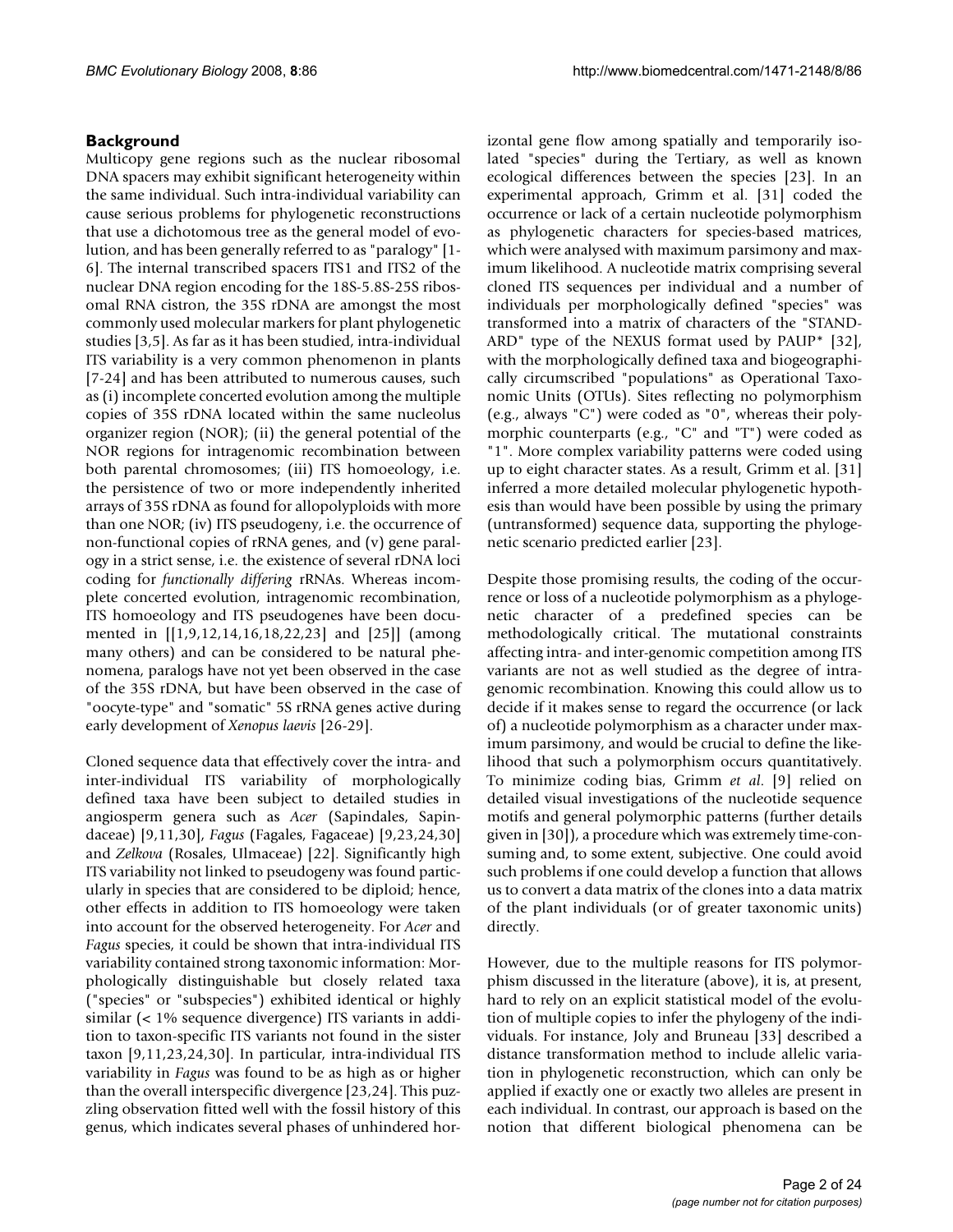described in terms of *hosts* and their *associates*, and that similar methodologies can be applied to solve questions related to the different types of host-associate pairs. Hostassociate pairs are, for instance, areas and species, host species and their parasite or mutualist species, or individual organisms and individual genes [34-36]. Methods such as Brooks Parsimony Analysis (BPA) have been suggested as a means of inferring area cladograms from species trees as well as host trees from parasite or mutualist trees [37-39]. In the following, we thus derive and empirically test approaches that could be applied directly (or after minor modifications) to all kind of associate character data, be it morphological or sequence data of individuals in certain geographic areas or habitats, parasites or mutualists on certain host organisms, or genes and sequence variants present in certain individuals. The obvious advantage is that any method found to be useful for cloned ITS sequences and plant individuals may also be useful in other fields of research dealing with host-associate pairs [34-36].

In contrast to the original formulation of BPA [37], which infers host *trees* from single to multiple associate *trees*, we here will confine ourselves to distance methods in combination with phylogenetic networks for several reasons. Firstly, both trees and networks can be inferred from distance matrices, but networks represent many evolutionary processes in a more comprehensive manner than trees, and evolution is not necessarily treelike [40-44]. For similar reasons, Joly and Bruneau [[33](#page-22-0)] also relied on networks in examining their distance transformation method for allelic data. Whereas distance methods have already been criticized for losing phylogenetic information more than two decades ago [45], they may even represent the data better than common character-based methods, particularly in combination with network analyses [44], which could not yet well be combined with the maximum-likelihood criterion. Secondly, the phylogenetic quality (treelikeness) of distance matrices may be measured directly without deriving a tree. Instead, helpful but apparently underused indices such as Q values [46], Delta values [47- 49], or additivity (as implemented in OVW; [50]) can be applied. Thirdly, congruence between datasets can be tested directly on distance matrices [51,52]. While concordance between trees is mostly measured with formulae, such as the Robinson-Foulds distance [53], which disregard branch length information and do not indicate whether the similarity between the trees is significant (e.g., [54]: p. 528–535), permutational regression approaches for distance matrices [51,52] allow one to test the null hypothesis of no congruence between the datasets. Even though permutational regression could be applied to patristic (path-length) distances derived from trees with branch lengths [55], it may be more appropriate to use the "noisier" pair-wise phenetic distances (e.g.,

[56]), particularly if they are not well represented by a tree [40-44]. This is also more efficient, since inferring trees (as two additional computational steps) can be omitted.

In principle, derivation of host from associate distance matrices can be done by two means (Fig. 1). Either (i) the associates' character matrix is converted to a character matrix of the hosts, the latter being used to compute host distances, or (ii) distances between the associates are computed from the associates' character matrix and the resultant distance matrix is converted to a distance matrix of the hosts. An example of the latter approach, restricted to up to two associates per host, is presented in the study of Joly and Bruneau [[33\]](#page-22-0).

In the present study, we apply such functions to compute distances between plant individuals as operational taxonomic units (as the hosts) from molecular data matrices that exhibit significant intra-taxon sequence heterogeneity reflected by cloned ITS data (as the associates). The quality (treelikeness) of distance matrices is estimated using the Delta value approach [47-49]. Delta values can also be calculated for individual taxa and may be indicative of hybridization and/or recombination [49]. To identify the distance formulae best suited for the tasks of interest, we also investigate the correlation between the resultant distance matrices and matrices based on morphological distances as an external, independent dataset; this investigation will include permutational statistical tests [52]. Whereas morphological data are often regarded as intrinsically inferior to molecular characters, more thorough analyses do not confirm that view [57]. In the context of a parsimony framework, congruence between (molecular and/or morphological) datasets has been suggested as a selection criterion for character change costs in sequence alignment and a subsequent tree search [58]; here, we use congruence to compare associate-host transformation methods. To be able to correlate morphology and cloned ITS data covering the intra-individual variability of corresponding individuals, we focus on the abovementioned datasets of *Acer* section *Acer* [9], *Fagus* [23,59] and *Zelkova* [22]. For these taxa, literature data indicate that the respective patterns of morphological and ITS differentiation fit into uniform evolutionary and systematic concepts, i.e., are qualitatively congruent (see above). Thus, correlation of morphological and transformed molecular matrices represents a natural means of quantitatively validating the proposed transformations.

We also test the sensitivity of each distance function against sample numbers of associates per hosts (here, the number of clones that represent an individual), making use of the above-mentioned permutational test, and against gap handling techniques (as "missing data" or as a "5th state" over and above the four nucleotides). Finally,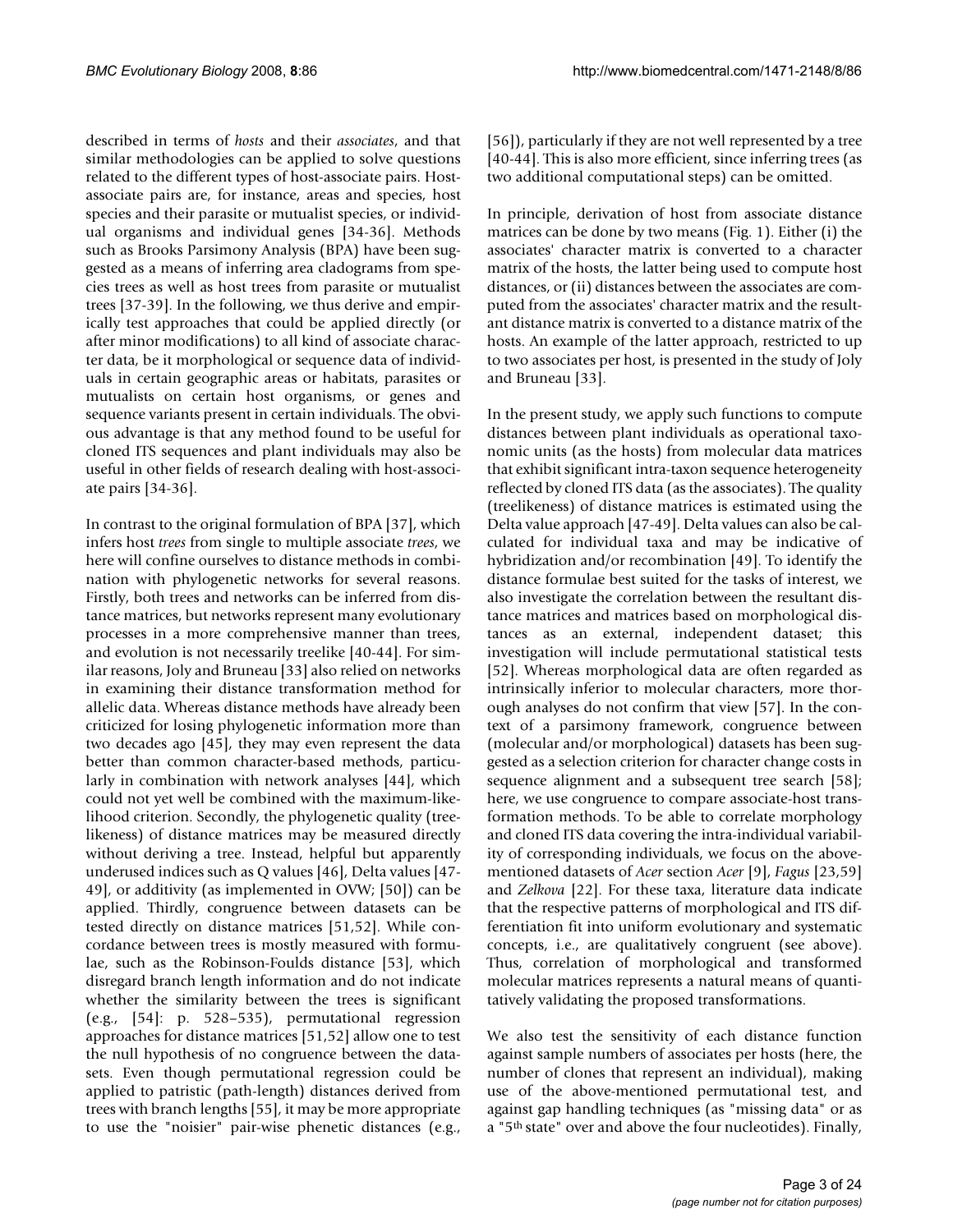

**Overview of the distance methods and the tests applied**. The picture describes the pure-distance framework developed in the course of the present study for testing methods of deriving host character data and/or distance matrices from associate character data. The location of the methods for character-character transformation (ENT, FRQ, CON, MOD) and for distance-distance (MIN, PBC) transformation is indicated. Integrating the SIZ distances (that are biologically meaningless in the case of cloned sequences) allows us to test for a potential sampling size bias. Abbreviations: CM, character matrix; DM, distance matrix. See the methods section for the abbreviations for the transformation methods.

the outcome of the analyses is discussed briefly in the light of the evolutionary framework for each group, as established in the original literature, using a combination of ITS data, morphology and fossil evidence. As additional empirical tests, we apply the transformation functions to the three datasets presented in [\[33](#page-22-0)]; the resulting networks are compared to those obtained with the transformation formula presented in Joly and Bruneau [[33](#page-22-0)].

In addition to this empirical assessment of the distance formulae, implementations of these algorithms are provided as executables for the three most popular operating systems. Regarding Delta Values, we also provide a comprehensive implementation that significantly extends the capabilities of the Python script used in [48], which is, to the best of our knowledge, the only implementation available so far.

#### **Results**

# *Sampling size bias, distance quality and correlation with morphology*

Correlations of the transformed distances with SIZ distances, which were designed for detecting a potential bias related to sampling size (i.e., the number of cloned sequences obtained per plant individual), were statistically significant in some cases (SIZ distance matrices are provided in Additional file 1; full correlation matrices, including Spearman correlation values and permutational probabilities as calculated with CADM, are provided in Additional file 2). In *Acer*, a significant correlation between PBC and SIZ distances was observed if a sampling size threshold of 2 was applied and gaps were treated as missing character states; the correlation disappeared if the minimum number of associates required was incremented by 1 (and therefore, we omitted plant individuals for which fewer than three sequences were obtained). Whereas molecular distances inferred from *Fagus* sequences never displayed significant correlations with SIZ, the correlation of *Zelkova* SIZ and ENT distances as obtained by treating gaps as missing character states and by applying a threshold of 2 was significant, but this also became insignificant if the minimum number of associates required was increased. Therefore, in the following, we confined ourselves to the results obtained with a threshold of 3, which resulted in host datasets comprising 39, 28 and 11 taxa for *Acer*, *Fagus* and *Zelkova*, respectively.

Regarding Delta values (DV) for entire distance matrices, results differed between data sources (Fig. 2; all DV are provided in Additional file 1, along with all the distance matrices obtained). *Acer* distances showed relatively low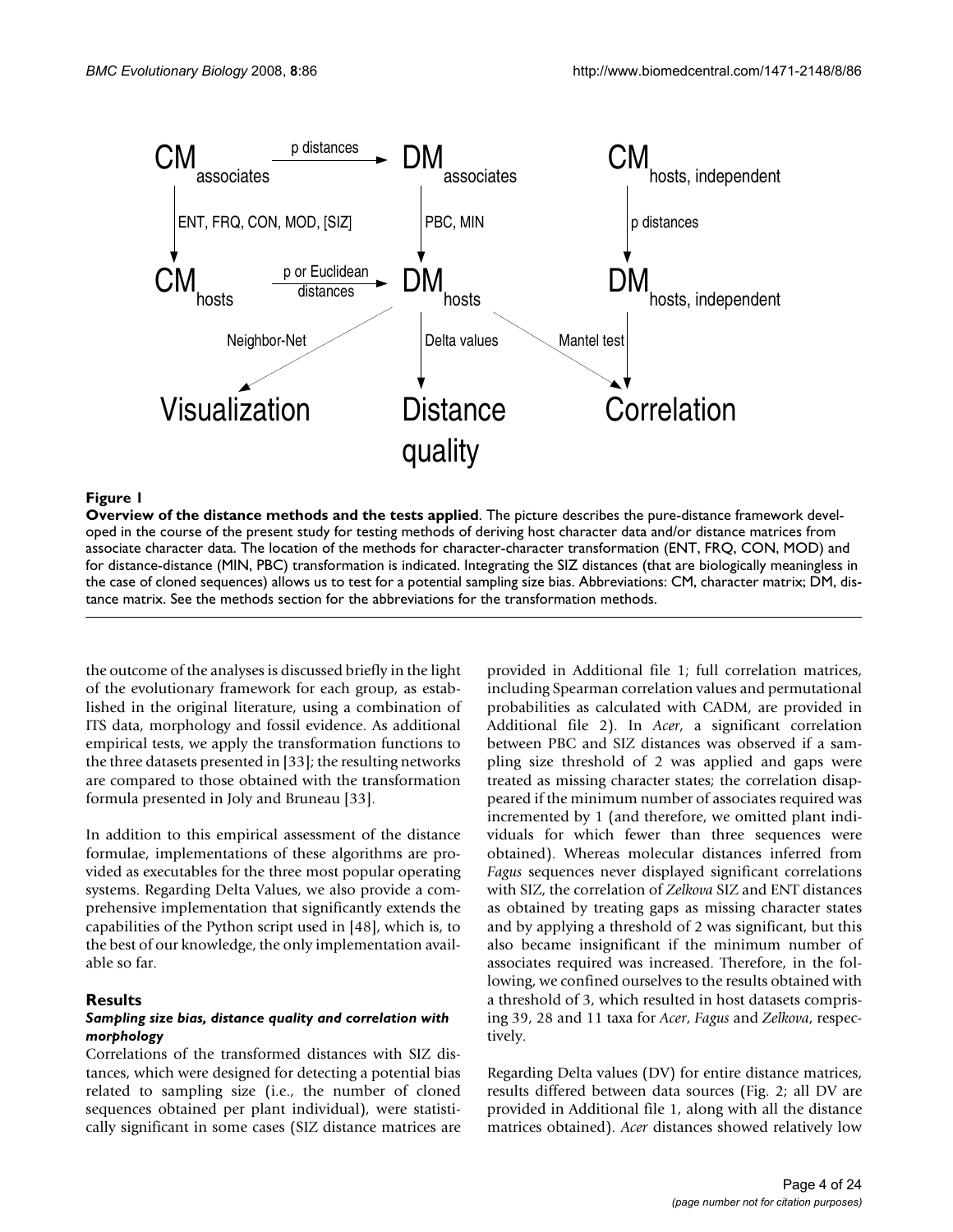

**Data source vs. Delta values**. Delta values (computed with DIST\_STATS) of distance matrices obtained with a minimum of three associates plotted against data sources, i.e. the plant genera from which the cloned ITS sequences were obtained. Lower Delta values indicate higher treelikeness of the distance matrices. The boxplots indicate the positions of medians (thick horizontal lines), quartiles (boxes), outliers (short horizontal lines connected to the box with dashed lines), and extreme values (open circles).

values, indicating high treelikeness; variability between the different methods applied was low. The DV for *Acer* distances were mostly located between 0.189 and 0.245, and received higher values with ENT distances only. In *Fagus*, the DV were much higher in general (0.214–0.346) and displayed more differences between the distance methods applied. In *Zelkova*, the overall highest treelikeness was observed (a DV of 0.132 was obtained with MOD distances and gaps treated as a 5<sup>th</sup> character state), but variability between the distance functions was also highest (up to a DV of 0.314 for ENT distances combined, with gaps treated as missing data).

The different character and distance transformation functions resulted in even more pronounced differences regarding the treelikeness of the matrices (Fig. 3). ENT distances rather uniformly produced high DV (0.293–0.329). Treelikeness of CON matrices was even lower in some cases, whereas variability was much higher (0.216 – 0.346). MIN and PBC DV were generally much lower and similar in size to each other, but variability was more pronounced in the latter. MOD and FRQ achieved the lowest DV and were also similar in the variance of their treelikeness. In general, DV were lower if distance matrices were inferred and gaps were treated as a 5<sup>th</sup>character state (Fig. 4).

The correlation between molecular and morphological distances was significant at  $p = 0.01$  in all cases except for all *Acer* ENT distances as well as *Zelkova* ENT distances combined with gaps treated as a missing character state; these distances correspond to the correlation coefficients below 0.3 in Fig. 5. In contrast to the results for treelikeness, on average, correlation values are highest for *Fagus* and lowest for *Acer*. MIN/5th state for Fagus (0.818), FRQ/ missing for *Zelkova* (0.814) and PBC/missing for *Acer* (0.677) received the best correlation with the corresponding morphological matrices.

Regarding the differences between the transformation functions, the behaviour of the correlation coefficients (Fig. 6) paralleled that of the DV: formulae that resulted in lower DV also displayed higher correlations with the morphological distances. The correlation was lowest in the case of ENT (even though the variance is considerable), followed by CON. FRQ, MIN, MOD and PBC displayed relatively high correlation values, ranging from 0.516 (*Acer*/FRQ/5th state) to 0.818 (*Fagus*/MIN/5th state).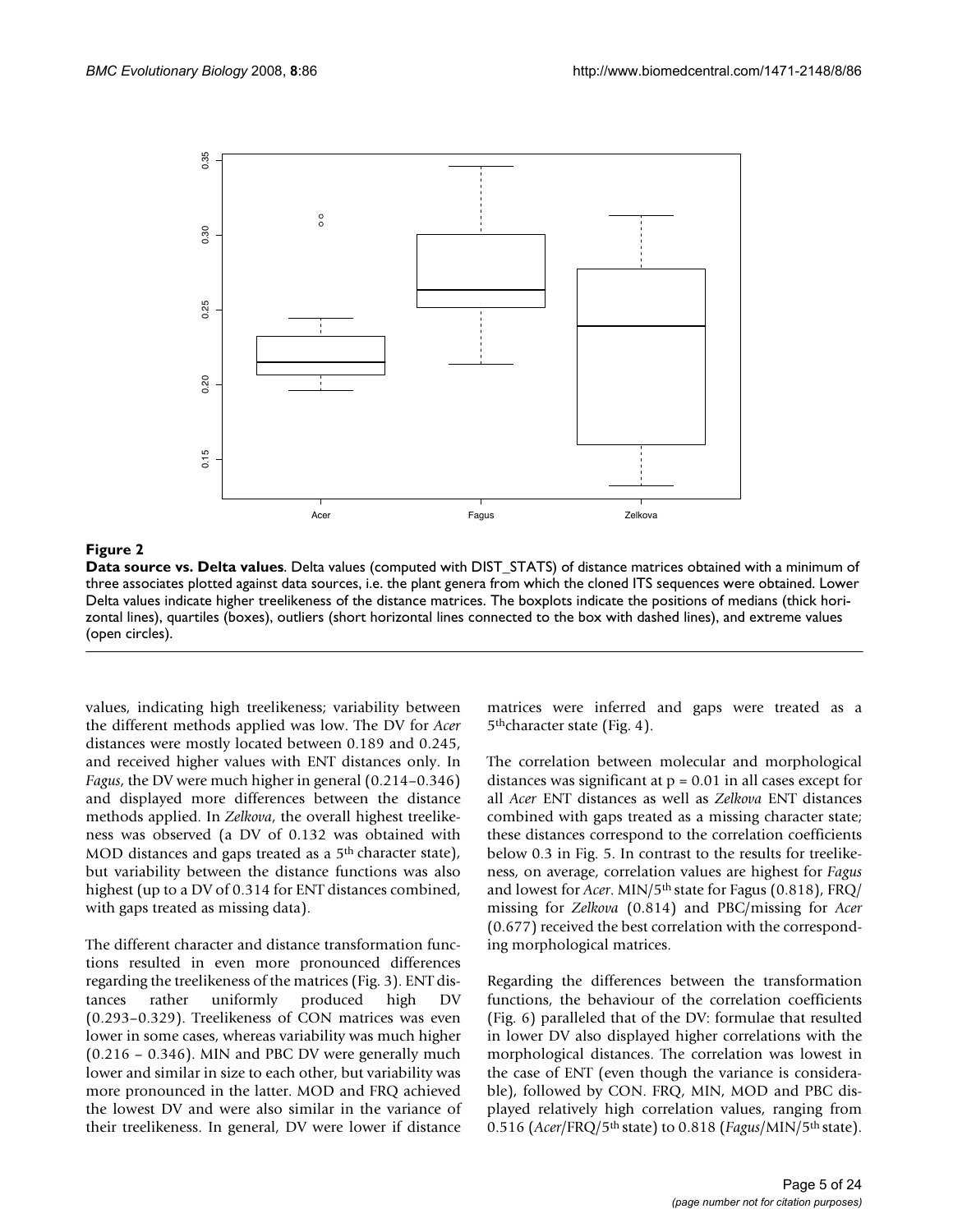

Figure 3

**Transformation method vs. Delta values**. Delta values plotted against transformation method, that is, the character-character or distance-distance transformation the final distances relied on. For further explanations, see legend to Fig. 2.

On average, correlation coefficients were higher if gaps were treated as missing character states (Fig. 7), even though the corresponding DV were lower.

Results obtained for North American *Rosa* sequences [[33\]](#page-22-0) (the complete results are shown in Additional file 3) were similar to those described above. With a single exception, the DV were considerably larger for ENT than for the other transformation functions (Fig. 8); MOD distance matrices (equivalent to CON for up to two associates per host) were somewhat less treelike than those of FRQ, MIN and PBC. In the case of the *Rosa* datasets, treating gaps as a fifth state resulted in a lower DV (not shown). Triose phosphate isomerase sequences resulted in less treelike matrices than glyceraldehyde 3-phosphate dehydrogenase and malate synthase sequences (not shown).

#### *Individual Delta values*

The individual DV (iDV) based on the best performing distance transformations (FRQ, MIN, MOD and PBC combined with gaps treated as missing data) varied considerably between plant specimens (Table 1 and Additional file 4). Markedly increased iDV in *Acer* section *Acer* were found in representatives of group B4 (*A. saccharum* subspecies; accessions **gd 1**, **ni A**) and individual **us 11** (*A*. cf. *monspessulanum*; iDV > 0.28 with PBC, FRQ, MOD; Table 1). The pattern was most pronounced in **ni A** (highest iDV) and **us 11** (2nd highest iDV). Individuals of potentially hybrid origin with homoeologous ITS sequences showed medium to comparably low iDV, e.g. *A*. × *pseudo-heldreichii* individual **hd 1**: 0.168 (FRQ) to 0.197 (PBC), **xx 5** (*A. monspessulanum* with partly recombinant ITS): 0.169 (MOD) to 0.260 (MIN). In *Fagus*, iDV were generally high (e.g., 0.224 to 0.379 for PBC). Above average iDV were characteristic of individuals of *F. hayatae*, *F. longipetiolata*, *F. lucida* and *F. sylvatica* from Turkey and Georgia, whereas below average iDV were typically found in *F. grandifolia* and subgenus *Engleriana* (*F. japonica*, *F. engleriana*). *Zelkova* had the lowest iDV (e.g., between 0.144 and 0.237 for PBC). Here, the MIN and MOD transformations produced less treelike data (iDV > 0.20/0.19 respectively) than FRQ and PBC; based on PBC, the only iDV exceeding 0.2 was confined to individual **cp 2**. The same individual also showed the maximum iDV with FRQ, where all iDV were below 0.2. The hybrid individual **se 2** (*Z*. cf. *serrata*, based on ITS: *Z. schneideriana* × *Z. serrata*) had low iDV with PBC and FRQ, and high or even maximal iDV with MIN and MOD.

The iDV of the plant individuals mostly reflected the iDV calculated directly from p distances between the cloned sequences (treating gaps as missing data; also included in Additional file 4). For *Acer*, all clones of the *A. saccharum* subspecies (group B4) exhibited the largest iDV (0.207–0.333), as did the clones of the individual **us 11**  $(0.252 - 0.273)$ . The same is true for chimeric (recom-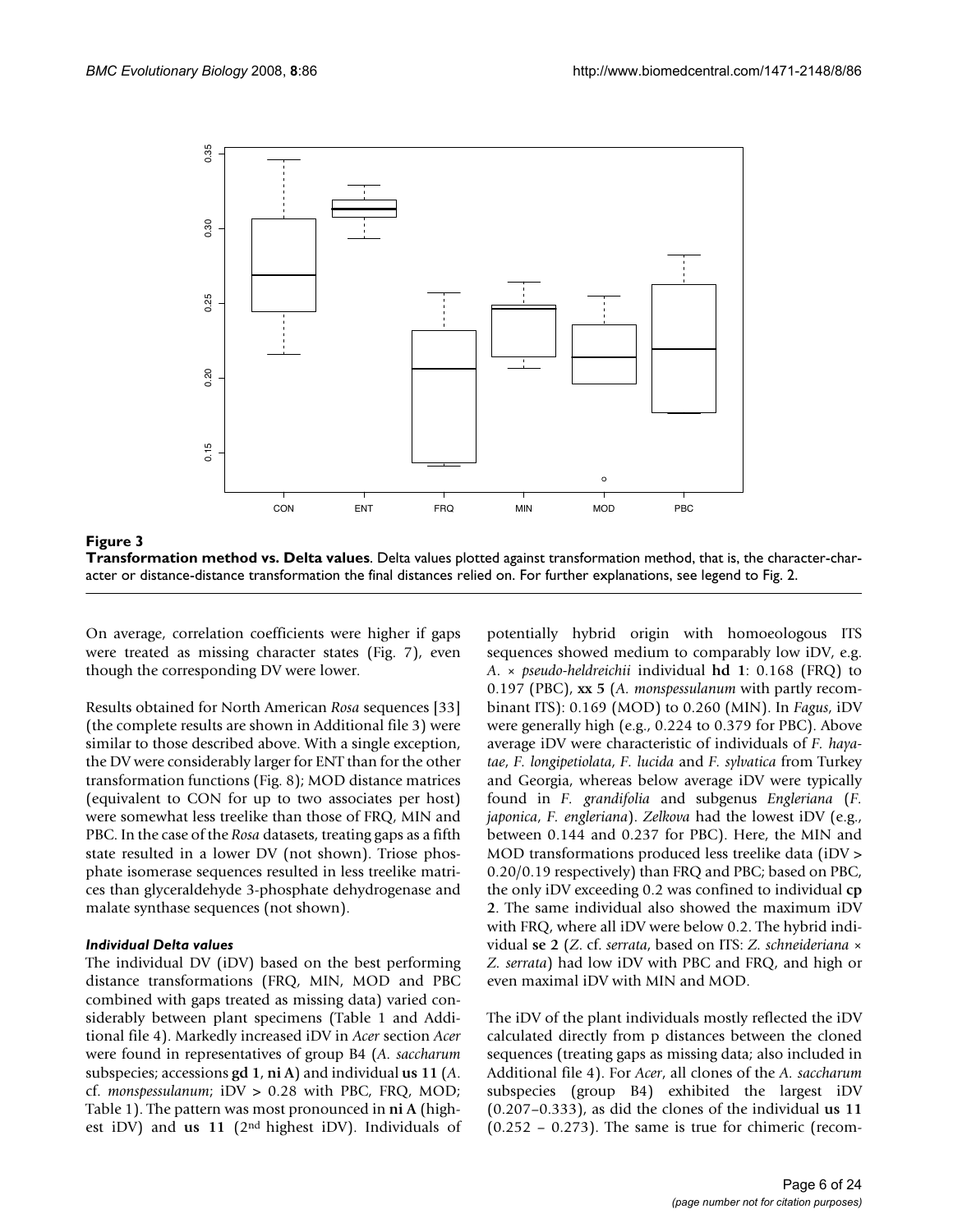

**Gap treatment vs. Delta values**. Delta values plotted against the gap treatment applied in CON or MOD character-character transformations and in computation of p distances. For further explanations, see legend to Fig. 2.

binant) clones (e.g., **xx 3**, **xx 5**, **sv4b**). In *Fagus*, a similar correlation between iDV of clones and plant individuals was found; for instance, the minimal iDV of 0.238 was obtained for clones of **gr-5104** (individual **gr 51**, *F. grandifolia* from Mexico) in contrast to 0.387 for the clone **or-618** (individual **or 6**, *F. sylvatica* from northwest Turkey). For *Zelkova*, a comparison of iDV of clones with iDV of plant individuals revealed that FRQ and PBC reflect a major feature of the original character or distance data: Four of the six clones representing **cp 2** were among the 18 clones with iDV > 0.250, but only one clone of either **si 2** (highest iDV based on MIN) and **se 2** (MOD) were in this group.

#### *Phylogenetic networks*

Naturally, the similarity between the reconstructed networks correlates with the congruence between the underlying distance matrices. The four transformation methods (FRQ, MIN, MOD and PBC) that resulted in high correlations with morphology and in low DV produced very similar Neighbor-Net splits graphs (details not shown, but Additional file 1 contains all distance matrices calculated for import in SplitsTree, as well as the pair-wise correlations between all distance matrices). In the following, we thus focus on the description of the networks based on PBC distances. The PBC-inferred network of *Acer* section *Acer* (Fig. 9) exhibited two general elements. First, genetically unambiguous individuals (or local groups of cooccurring, taxonomically identical individuals) clustered according to their taxonomic affiliations ("species" and "subspecies") and the intra-sectional groups A0 to B4 (Fig. 9). Each group, except for group B2, was characterized by prominent parallel edges and a rather treelike appearance in the corresponding portions of the graph. Second, three individuals were placed as terminals of large box-like structures: (1) **hd 1**, representing a putative hybrid of *A. heldreichii* and *A. pseudoplatanus* (*A*. × *pseudo-heldreichii*), (2) **of 2**, material from a historical herbarium sheet of *A. obtusifolium* from Syria, and (3) **sv4b**, a morphologically unequivocal *A. sempervirens* individual from Crete. All three individuals were characterized by potential ITS homoeologues [9]. Aside these two major features, the following could be observed: The individual **us 11**, taxonomically treated as *A*. cf. *monspessulanum*, was placed near the center of the graph; the most prominent edge bundles related it to group B1 or A2. The center of the graph was dominated by relatively short edges; however, the two most prominent central edges related group B1 to group B2, and group A1 to the (potential) outgroup A0.

In the PBC network of *Fagus* (Fig. 10), four major groups could be distinguished. A long edge bundle distinguished between the two subgenera *Engleriana* (*F. engleriana*, *F. japonica*; **I**) and *Fagus* (all other species). Within the latter, individuals representing the Northern American *F. grandifolia* (**II**) were clearly separated from the remaining Eura-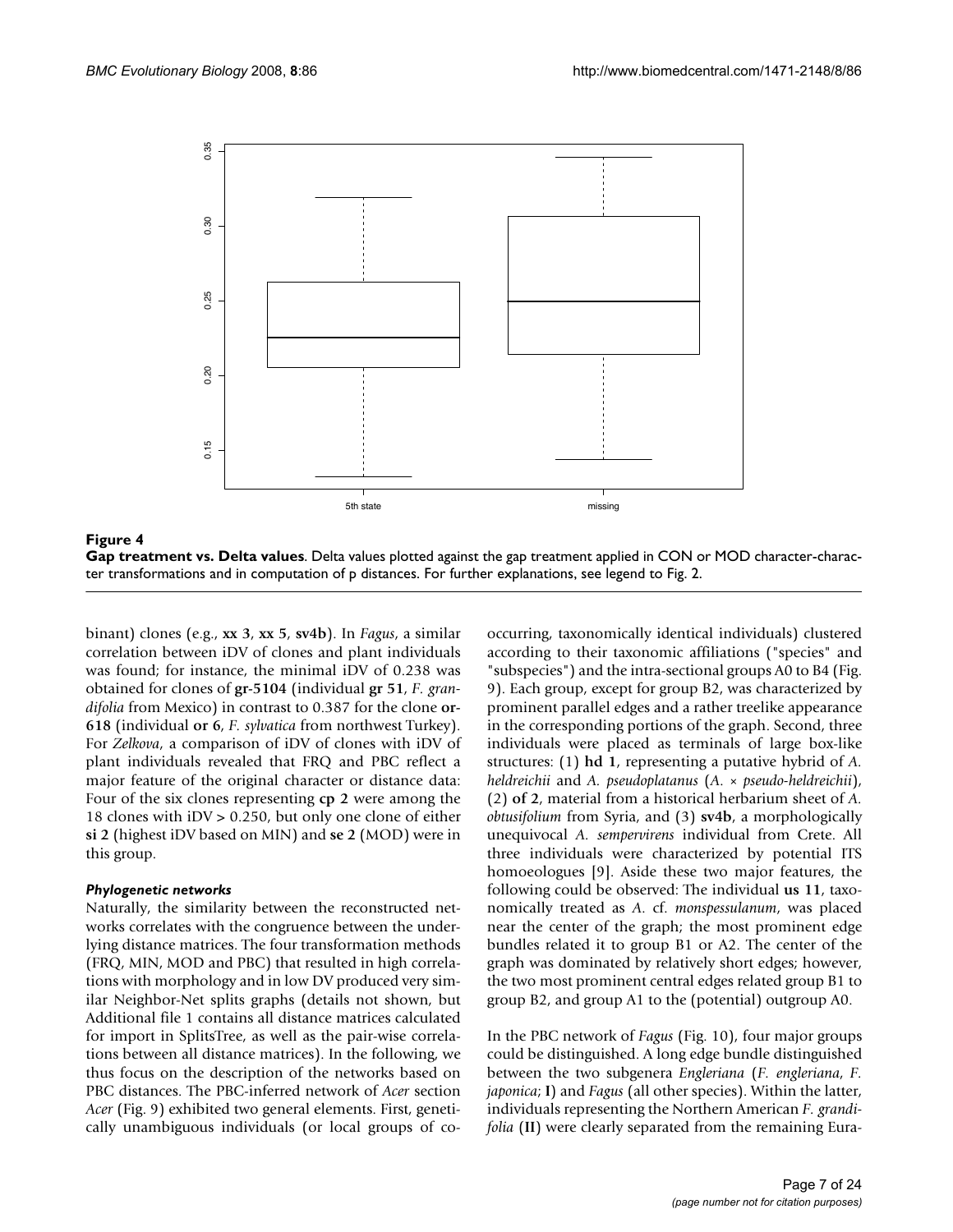

**Data source vs. correlation with morphology**. Spearman correlation coefficients (computed with CADM) between molecular distance matrices obtained with a minimum of three associates and morphological distance matrices plotted against plant genera from which the cloned ITS sequences were obtained. For further explanations, see legend to Fig. 2.

sian taxa. Of the Eurasian taxa, individuals of *F. hayatae* and *F. longipetiolata* (**III**, except **lo 1** and **lo 2**) were placed next to each other as terminals of a pronounced box-like substructure. All other individuals were organized in a star-like manner; the longer proximal edge bundles further related both individuals of *F. crenata* (**IV**).

The PBC-inferred Neighbor-Net splits graph based on ITS data of *Zelkova* (Fig. 11) had a "giraffe-like" general appearance, reflecting a biogeographical differentiation pattern. A prominent box-like structure (the "torso" of the giraffe) was created by *Z. carpinifolia* from the Caucasus (individual **cp 2** made the "foreleg"), individuals representing the Chinese *Z. schneideriana* that made the "hind legs" and "tail", and a French *Z*. cf. *serrata* cultivar (**se 2**) and the Japanese-based *Z. serrata* (**se 5**) that formed the backbone. The "head" of the splits graph giraffe was separated from the "torso" by a pronounced "neck" comprising the Mediterranean *Zelkova* individuals of the (very) closely related species *Z. abelicea* and *Z. sicula*.

Regarding the Neighbor-Net splits graphs of the *Rosa* data, we chose to depict the PBC network computed from malate synthase sequences (Fig. 12) because an annotated network inferred from the same sequence alignment using a different transformation algorithm was shown in Fig. 5 of [[33\]](#page-22-0). The resulting network topologies are fully compatible. Three lineages, alpha, beta and *Rosa* section *Synstylae*, were indicated in [[33\]](#page-22-0), all of which are recovered in the PBC network (Fig. 12). Topological relationships within and between these lineages as well as with the remaining OTUs are also congruent with those obtained by earlier works [[33\]](#page-22-0). As in the case of *Acer*, *Fagus* and *Zelkova*, the correlation between FRQ, MIN, MOD and PBC distances were high (almost always > 0.9), and the resulting splits graphs were similar to each other and those obtained in [\[33](#page-22-0)] (not shown; splits graphs can be inferred from the distance matrices contained in Additional file 3, which also contains all correlation matrices).

#### **Discussion**

#### *General applicability of the transformation formulae*

Of the six character-character or distance-distance transformations examined in the course of the present study, four (FRQ, MOD, MIN and PBC) performed well with respect to both treelikeness of the resulting distance matrices and correlation with morphology. In the case of the *Rosa* datasets, the resulting network topologies are fully in agreement with those obtained by Joly and Bruneau [\[33](#page-22-0)], who used a distance transformation function restricted to up to two associates per host. In the following, we will focus on the technical applicability of the six transformation formulae; we will also show that while some formulae that are characterized by a combination of reasonable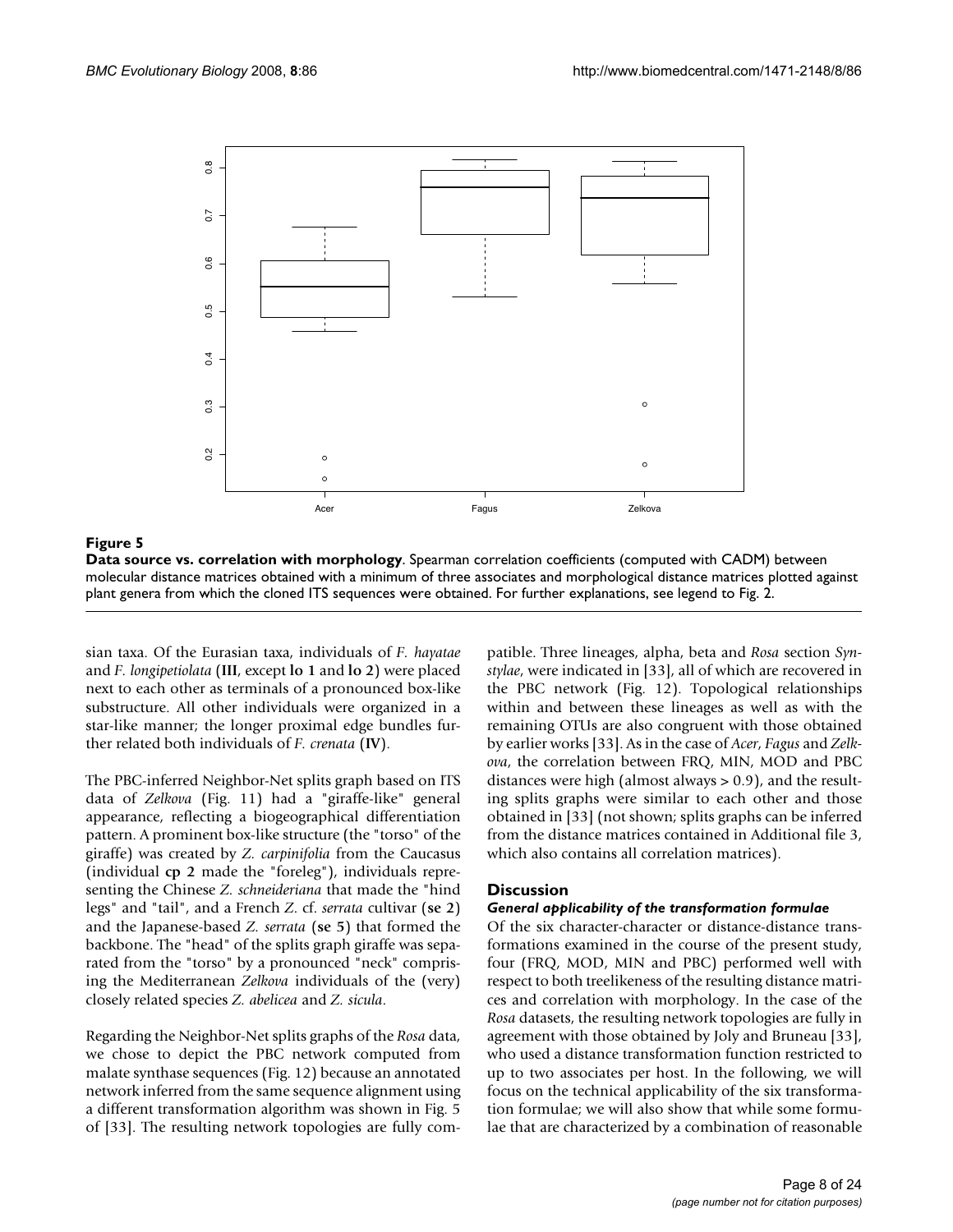

**Transformation method vs. correlation with morphology**. Correlation coefficients plotted against transformation method, i.e. the character-character or distance-distance transformation the final distances relied on. For further explanations, see legend to Figs. 2 and 5.

performance and apparent simplicity (such as FRQ and MIN), others are less simple, but can be justified by their relation to coefficients that are well-known from statistics (ENT, MOD and PBC). Before, we note that the considerable agreement observed between four of the six transformation functions and the morphological distances also confirms the use of latter as reference datasets. This is not circular reasoning; rather, because congruence between distinct data sources is a reliable indicator that they reflect the same underlying evolutionary history (e.g., [50]), the high quality of the morphological datasets [22,23,59] is a necessary condition for obtaining high correlation values.

Obviously, both ENT and FRQ can be applied to each type of discrete character data. Only in the case of quantitative and continuous characters such as morphological measurements need they be replaced by other appropriate character transformations. For instance, ENT could be replaced by the standard deviation or the range as typical parametric or non-parametric statistics for the variability of a sample. In fact, the statistical justification of the entropy formula (formula 1) requires some considerations from information theory but is as widely used as a coefficient for the variability of discrete data as are the aforementioned statistics for continuous data (e.g., [60]: p 209, 240). FRQ could be applied to quantitative, continuous characters after transforming them to discrete characters by means of partitioning them into several clusters. However, since most molecular (e.g. aligned nucleotide or amino acid sequences) and morphological characters (e.g. coded as presence/absence or as multiple discrete states) are represented as a set of discrete character states, ENT and FRQ can be applied directly in most cases.

The unfavourable performance of ENT distances with respect to both Delta values and correlation with morphology is no surprise. We presume that ENT distances will always almost discard at least some phylogenetic information and that they will usually discard more information than their counterparts such as FRQ. Thus, ENT distances may not represent the best method to uncover evolutionary relationships between hosts. However, they may be of use to clarify if and to what extent the common ancestry of the hosts is reflected by the variability of associate characters alone. For instance, the correlation between *Acer* and *Zelkova* ENT distances and the corresponding morphological distances was extremely low and mostly insignificant, whereas *Fagus* ENT distances significantly correlated with morphology (see Additional file 2). This corroborates earlier studies which concluded that the distribution and amount of intra-individual ITS variability in *Fagus* directly reflects phylogenetic relationships [23,30,31].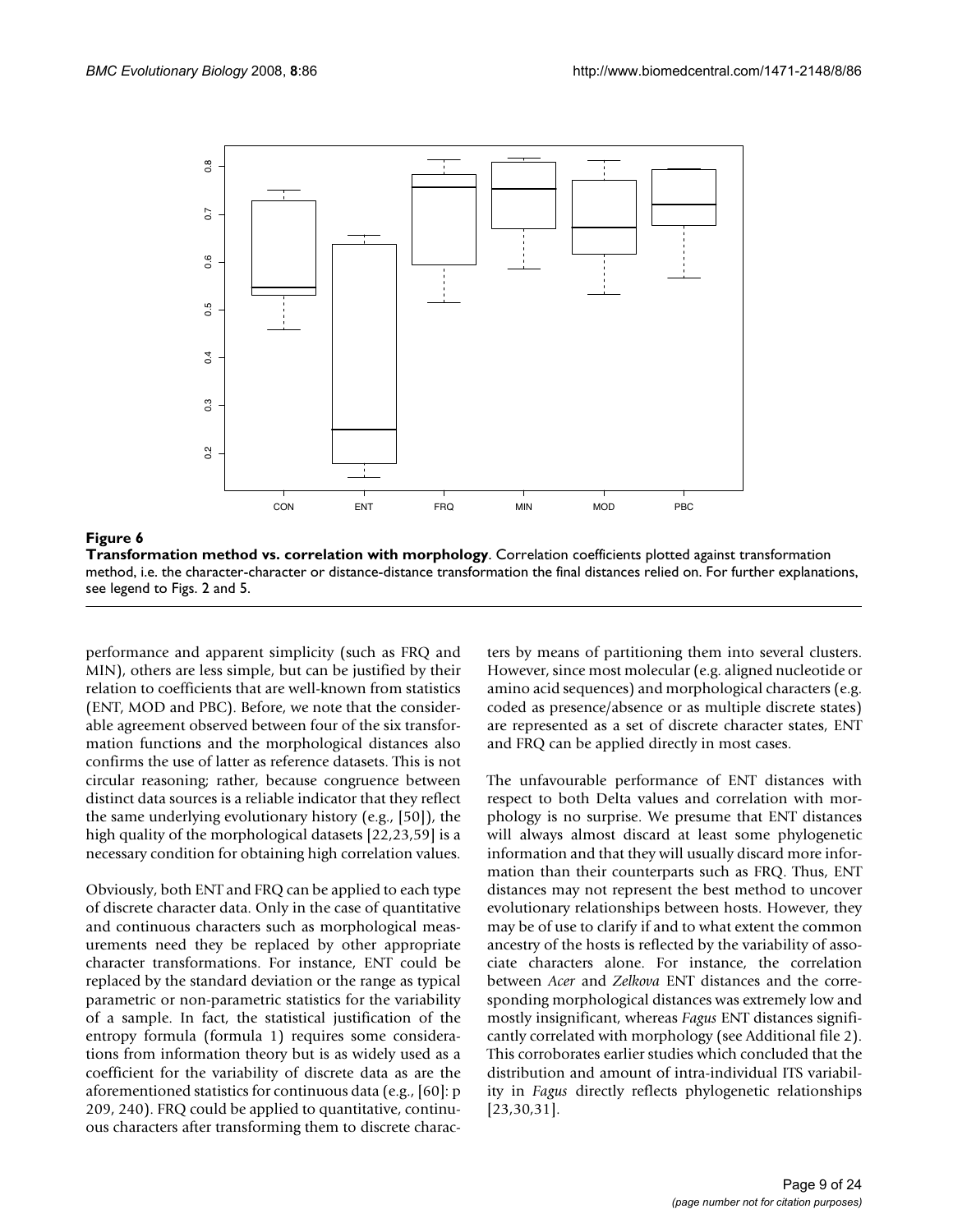

Figure 7

**Gap treatment vs. correlation with morphology**. Correlation coefficients plotted against the gap treatment applied when computing p distances. For further explanations, see legends to Figs. 2 and 5.

A further difference between ENT and FRQ is that ENT may be generally more susceptible to sample size, as demonstrated by the significant correlation with SIZ distances for our data. However, testing the correlation with SIZ represents an easy means to correct for a potential sample size bias, because raising the minimum required number of associates to 3 resulted in insignificant correlations of SIZ distances with all other formulae. Of course, if the number of associates has a biological meaning (as in case of the *Rosa* data), the correlation with SIZ cannot be used as a selection criterion. A drawback of ENT and FRQ is that they cannot be combined with distance formulae (or methods of phylogenetic inferences) that make use of an explicit model of DNA (or amino acid) evolution (e.g., [54,61]). However, both transformation methods could be combined with bootstrapping, the standard method in phylogeny to obtain branch support values (e.g., [54,61]), if an implementation is available to bootstrap continuous characters (currently, this cannot be done with, for example, PAUP\* [32].) In the case of FRQ, block bootstrapping would need to be applied, treating each sequence of character state frequencies that was computed from the same character within the original data matrix as a single, independent character. In the current study, for the reasons provided in the background section, we have preferred networks over trees and bootstrapping, and we have omitted any of the more complex models of nucleotide site substitution, as explained in the methods section.

As in the case of ENT, the low performance of the CON transformation is not surprising. Because character states that only appear once receive the same weight than highly frequent states, a considerable loss of information may occur. If all possible character states are present in the set of associates of a single host, loss of information is total (resulting in "N" or "X" in the case of nucleotides). Naturally, this problem has been noted earlier [\[33](#page-22-0)]. In contrast to ENT, CON keeps track of the actual character states present and thus the results are better in general (Figs. 3, 6). However, CON cannot be used to assess the correspondence between associate character variability and host phylogeny (as can ENT), and because character transformations that perform better regarding phylogenetic reconstruction have been found, a biological justification for the use of the CON transformation of associate characters is not obvious. In fact, CON has been included in the current study mainly because it makes use of the standard approach to compute consensus sequences and to compare its performance with that of other formulae qualitatively and quantitatively.

As expected, in the case of a minimum number of associates (three), MOD considerably outperforms CON. Determining the mode is the standard method of obtaining a representative value from qualitative characters, as are the mean and median statistics for continuous data (e.g., [60]: p. 185; [62]: p. 48). Most probably, the loss of informa-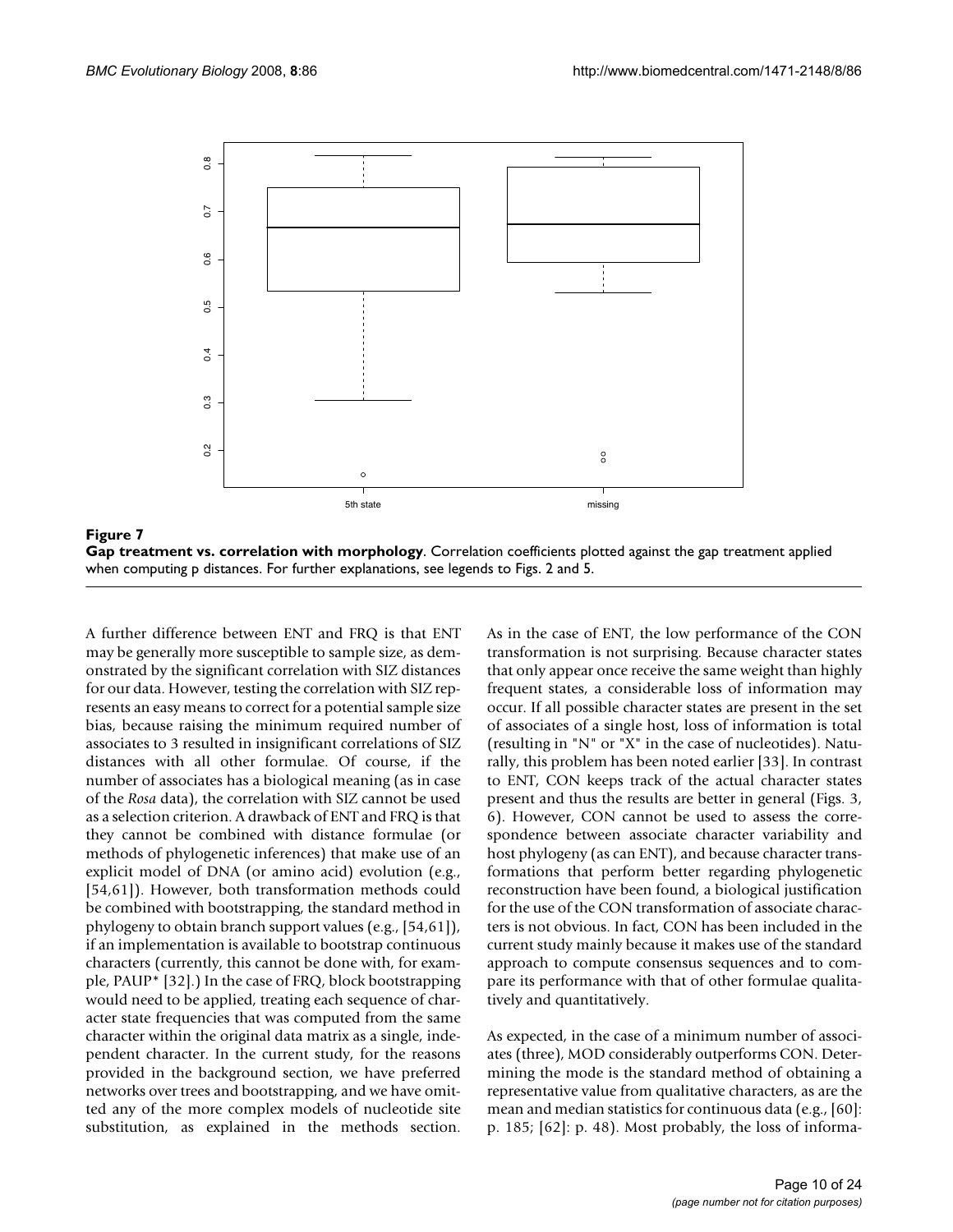

**Transformation method vs. Delta values for** *Rosa* **data**. Delta values plotted against transformation method as in Fig. 2, but for glyceraldehyde 3-phosphate dehydrogenase, triose phosphate isomerase and malate synthase alleles obtained from North American *Rosa* individuals [33]. The CON method was not depicted because results for up to two associates per host are identical to those obtained with MOD.

tion is much lower than in the case of the CON transformation, except for hosts with exactly two associates [\[33](#page-22-0)]. Furthermore, with very high numbers of divergent associates, MOD will also result in "N" or "X" characters only (in case of nucleotides), whereas FRQ may tend to equal proportions of each character state. On the other hand, it

#### **Table 1: Individual Delta values (iDV) of the plant individuals.**

|                                                            | PBC.  | FRO.  | <b>MIN</b>      | MOD           | Evolutionary interpretation                                                                         |
|------------------------------------------------------------|-------|-------|-----------------|---------------|-----------------------------------------------------------------------------------------------------|
| Acer section Acer, median iDV                              | 0.217 | 0.200 | $0.215$ $0.214$ |               |                                                                                                     |
| Individual gd I, group B4, A. saccharum                    | 0.279 | 0.268 | 0.255 0.299     |               | Early isolated lineage; maximal iDV (gd with a strong<br>plesiomorphic signal)                      |
| Population ni A, group B4, A. saccharum                    | 0.315 | 0.305 | $0.328$ $0.319$ |               |                                                                                                     |
| Individual us II, group B2, A. cf. monspessulanum          | 0.294 | 0.310 | 0.283           | 0.300         | Ancestral within group B2                                                                           |
| Individual ib 1, group B2, A. ibericum                     | 0.230 | 0.198 | 0.224           | 0.256         | 2 <sup>nd</sup> highest iDV in group B2                                                             |
| Individual ms17, group B2, A. monspessulanum               | 0.188 | 0.182 | 0.161           | 0.168         | Minimal iDV, highly diagnostic ITS sequences                                                        |
| Individual xx 5, group B2, A. monspessulanum               | 0.230 | 0.198 | 0.260           | 0.169         | Includes two chimeric clones ( $B2 \times B3$ )                                                     |
| Fagus, median iDV                                          | 0.276 | 0.255 | 0.248           | 0.248         |                                                                                                     |
| Individual <b>Io47</b> , subgenus Fagus: F. longipetiolata | 0.379 | 0.352 | 0.335           | 0.337         | Maximal iDV, reflecting an ancient ITS polymorphism                                                 |
| Individual <b>lo 2</b> , subgenus Fagus: F. longipetiolata | 0.279 | 0.250 |                 | $0.272$ 0.256 | Lowest iDV in F. hayatae-longipetiolata                                                             |
| Individual ja25, subgenus Engleriana: F. japonica          | 0.224 | 0.194 | $0.215$ 0.193   |               | Minimal iDV; all ITS variants of subgenus Engleriana are clearly<br>distinct from ot her Fagus spp. |
| Zelkova, median iDV                                        | 0.172 | 0.142 | 0.246 0.228     |               |                                                                                                     |
| Individual cp 2, Z. carpinifolia                           | 0.237 | 0.182 | 0.246           | 0.265         | Ancestral within genus; highest iDV                                                                 |
| Individual se 2, Z. cf. serrata (hybrid)                   | 0.160 | 0.136 | 0.252           | 0.300         | Genetic hybrid of Z. serrata and Z. schneideriana                                                   |
| Individual se 5, Z. serrata                                | 0.167 | 0.142 | 0.266           | 0.228         |                                                                                                     |
| Individual sd I, Z. schneideriana                          | 0.178 | 0.155 | 0.240           | 0.203         |                                                                                                     |
| Individual sd 3, Z. schneideriana                          | 0.144 | 0.112 | 0.201           | 0.219         | Minimal iDV, only species-diagnostic ITS variants                                                   |

Plant specimens' iDV inferred from distances matrices obtained with four different transformation methods are compared; gaps were treated as missing data and a minimum number of three associates per host was applied. Affiliation to plant species as well as an evolutionary interpretation of particularly high iDV (i.e. low treelikeness) observed is indicated.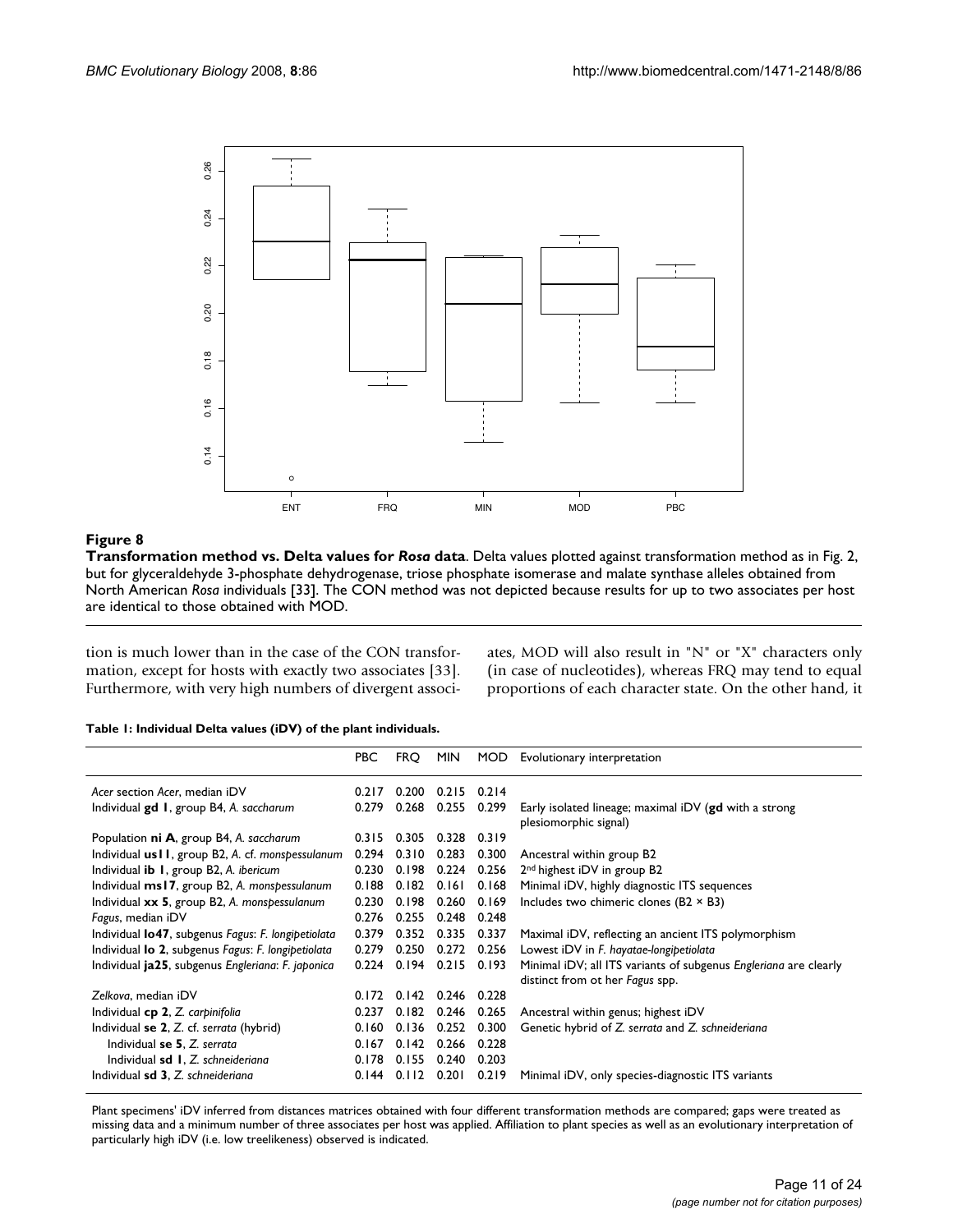

**Neighbor-Net splits graph based on PBC-inferred distances:** *Acer* **section** *Acer*. This graph largely agrees with the results of [9]: Individuals (bold labels) of the same taxon ('species') and intrasectional group (A0 to B4) cluster together. The position of potentially hybrid individuals (**hd 1**, **of 2**, **sv4b**) is pronounced and is directly visible from the graph because of the large proximal box-like portions. These hybrid individuals exhibit ITS clones of different evolutionary origin (ITS homoeologues), highlighted for the example of individual **sv4b**. Clones of this individual either represented *A. ibericum*-type or group B1-type homoeologues. Related edge bundles (reddish, bluish) can be addressed in the graph. Green squares correspond to individuals that exhibited recombinant (chimeric) clones (see text).

is reasonable to assume that, in general, MOD loses more information than FRQ because MOD disregards all character states that occur with less than maximum frequency. In case of *Z. carpinifolia*, differences between the iDV of the cloned ITS sequences are less well preserved by MOD (and MIN) than by FRQ (and PBC), as further discussed below. This may be considered as preliminary evidence for the differences between the four transformation methods regarding the loss of information, even though all perform well with respect to overall treelikeness and correlation with independent morphological datasets. An advantage of MOD (and CON) is that the same methods of phylogenetic inference can be applied to transformed as well as untransformed characters. Thus, the full range of methods for phylogeny reconstruction, including Maximum Parsimony and Maximum Likelihood, are available, which could also be combined with bootstrapping (as implemented in, for example, PAUP\* [32]) to obtain branch support values (e.g., [54,61]).

The general applicability of the PBC distance formula is demonstrated by its relationship to the Sørensen distance (or similarity) coefficient familiar to ecology (e.g., [60]: p. 256 and 275; [63]). Sørensen distances are frequently used to visualize relationships between habitats based on the presence and absence of species. An extension of Sørensen's coefficient introduced by Odum, as well as by Bray and Curtis, allows us to take species abundances into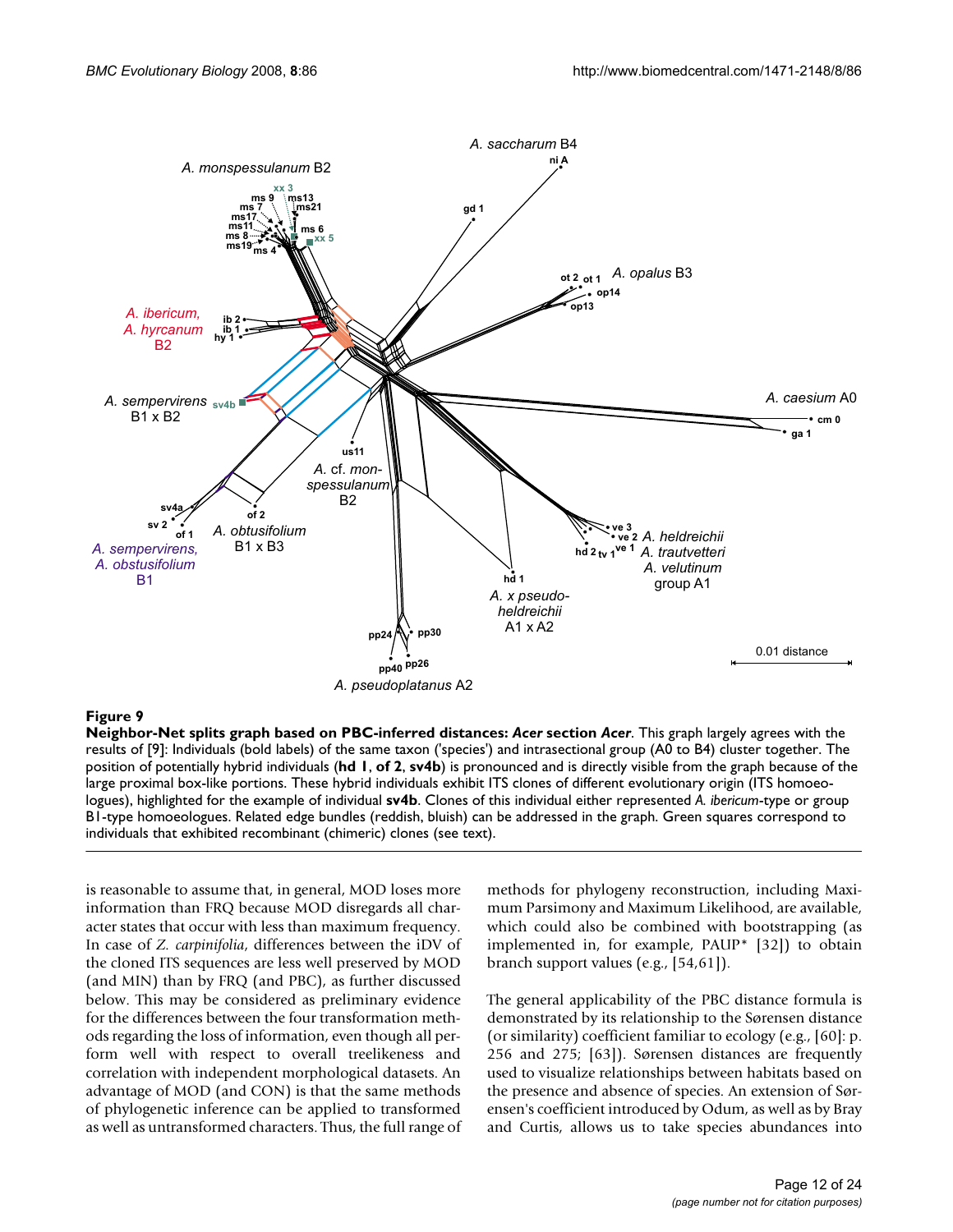

**Neighbor-Net splits graph based on PBC-inferred distances:** *Fagus*. Individuals are grouped according to their general patterns of ITS variability [23, 31]. For example, generally high intra- and inter-individual variability that is diagnostic at a taxonomic level for subgenus *Engleriana*, but also *F. hayatae*-*F. longipetiolata*, is reflected by long edge bundles forming prominent proximal box-like structures. Coloured edges with Roman numerals refer to the text.

account [60]: p. 265 and 287. Sørensen's coefficient is known as an "asymmetric" distance coefficient, because double absence of a species from two habitats is not taken into account; rather, the Sørensen distance  $D_{xy}$  between two habitats (hosts) x and y relates the number of species (associates)  $a_{xy}$  present in both habitats to the number of species present in x only  $(a_x)$  and present in y only  $(a_y)$  in the following way (e.g., [60]: p. 256 and 275):

$$
D_{xy} = (a_x + a_y)/(2a_{xy} + a_x + a_y)
$$
 (4)

The denominator of the Sørensen distance (Formula 4) is always identical to that of the PBC distance (Formula 3), because PBC adds the number of rows to the number of columns of the reduced matrix (see the methods section). Thus, PBC counts associates that occur in both hosts twice, and those that occur in only one of the two hosts once, respectively. Importantly, the numerator of PBC (Formula 3) becomes identical to that of the Sørensen distances if PBC is computed from a phylogenetically uninformative associate distance matrix that contains 0 in the diagonal and 1 in all remaining fields. In that case, the sum of the row minima is identical to a because  $0$  is added for each associate being identical and 1 is added for each associate being different in the two hosts; the sum of the column minima is identical to  $a_i$  for the same reasons. Of course, if a phylogenetically uninformative distance matrix that contains any positive constant k other than 1 in the non-diagonal fields is used as input, the resulting distance will be identical to k times the Sørensen distance; this just represents a means of rescaling.

For these theoretical reasons, we conclude that PBC is a biologically meaningful generalization of Sørensen's distance coefficient to take the phylogenetic relationships between the associates into account. From the viewpoint of the more general PBC formula (Formula 3), Sørensen distances are a special case that is based on a distance matrix that contains information only on identity (zero distances) and non-identity (positive constant k as dis-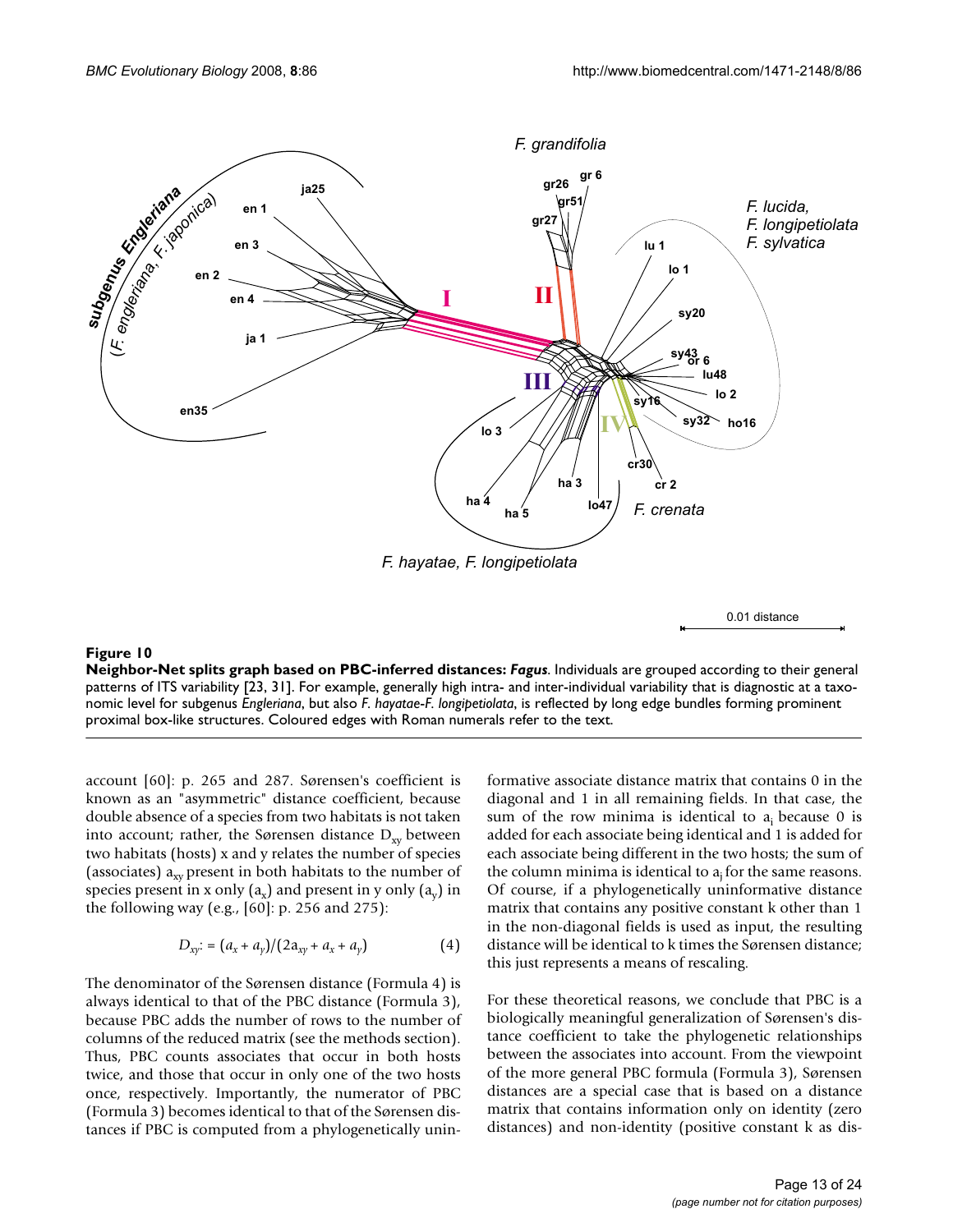

**Neighbor-Net splits graph based on PBC-inferred distances:** *Zelkova*. A strong (palaeo-) biogeographic pattern is visible, which was established in the course of the evolutionary unfolding of this genus [22]. The placement of each species and individual correlates perfectly with its genetic (considering the potential hybrid individual **Zse 2**) and evolutionary background, as sketched in [22], and highlighted by coloured edge bundles. Further colours used are: • blue, edge bundle distinguishing between the Chinese *Z. schneideriana* (and **Zse 2** exhibiting *Z. schneideriana*-type ITS homoeologues) and the closely related other species; • reddish, edge bundles reflecting the evolutionary pathway from *Z. carpinifolia* (primitive, shares edges with the sister taxon *Z. schneideriana*) through *Z. serrata* (more derived, secondary reticulation with *Z. schneideriana*) towards *Z. abelicae*  and *Z. sicula* (most derived); • green, edge bundle that correlates with differential relationships between and among Eastern Asian and Western Eurasian extant species, addressed in detail in [22].

tances) but no further information on phylogenetic relationships. Accordingly, the new distance formula (Formula 3) has been christened "Phylogenetic Bray-Curtis" after another extension of Sørensen's coefficient by Bray and Curtis (e.g., [60], p. 265 and 287), abbreviated "PBC".

It is reasonable to assume that PBC does not suffer from the limitations of ENT, FRQ, CON and MOD, as described above. Even in the case of a large number of highly divergent associates, the most similar associates of the second host will be determined by the PBC algorithm. Importantly, there is a difference in perspective compared to the transformation function presented by Joly and Bruneau

[[33](#page-22-0)]. Even if the latter was extended to more than two associates per host, in the case of an equal number of associates, it would assume that each associate of the first host can only be linked to a single associate of the second host. If and only if this assumption is justified biologically, the algorithm of Joly and Bruneau [[33\]](#page-22-0) or an extension of it may be the preferred transformation. However, our more general algorithms appear to work well with the *Rosa* datasets, for which the assumption is reasonable.

Like PBC, MIN is also justified by statistical considerations. Minimum, maximum and median are standard non-parametric statistics (e.g., [60]: p. 185; [62]: p. 45), but only the minimum can be applied directly in trans-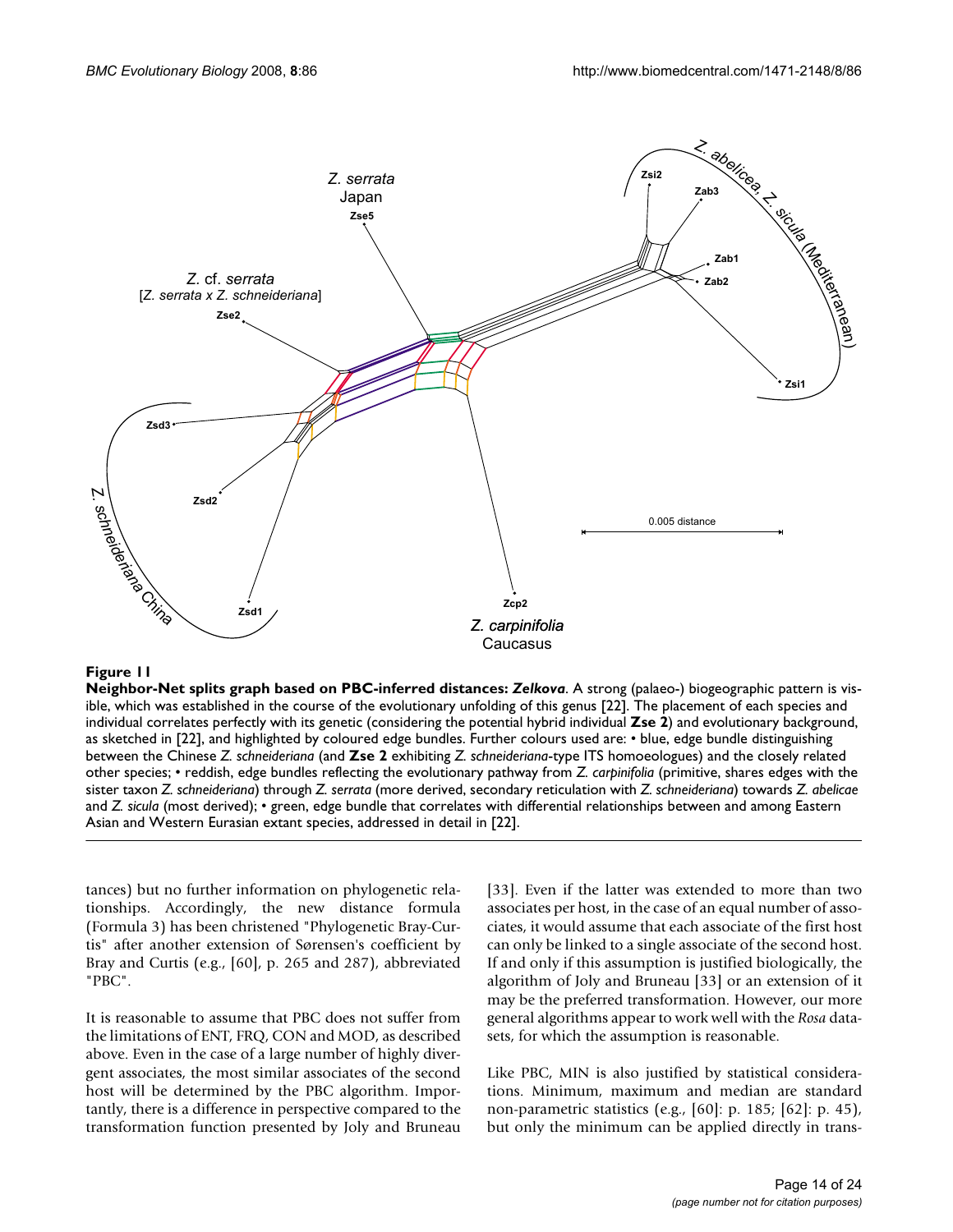

**Neighbor-Net splits graph based on PBC-inferred distances:** *Rosa* **malate synthase data**. The network topology is fully compatible with the splits graph depicted in [33], Fig. 5, which is based on the same sequence data and a different transformation algorithm. Colours refer to the three lineages indicated in Fig. 5 of [33], all of which are also obtained in our PBC network.

forming distances (see the methods section). MIN has an advantage over PBC because it is simpler. However, it may be hypothesized that MIN loses more information than PBC because the latter considers a larger proportion of values in the reduced distance matrix. As mentioned above, results obtained for the iDV of *Z. carpinifolia* are in agreement with that prediction. On the other hand, if the original dataset consisted of several clearly distinct associate lineages, PBC would be heavily influenced by the loss of all members of any of the associate lineages in one or more hosts because the row or column minima would increase considerably. This behaviour of PBC may be desirable with many datasets, such as several independent lineages of parasites on the same host lineage, as in the original BPA approach to infer the host from associate cladograms [37].

To solve other biological questions, MIN may be the more appropriate transformation. For similar reasons, PBC is more heavily influenced by sampling size than MIN, as indicated by the significant correlation with SIZ observed with a low threshold value. Both MIN and PBC could be integrated in an analysis pipeline that makes use of standard phylogenetic techniques such as an explicit evolutionary model and bootstrapping (see above). In contrast to CON and MOD, these methods would need to be applied

before transformation, not afterwards. Joly and Bruneau [[33](#page-22-0)] emphasized the combination of transformed datasets from several loci for phylogenetic analyses. MIN- or PBCtransformed distance matrices would require averaging [[33](#page-22-0)], which can be done using a Perl script provided together with the transformation programs (see below). Integrating the transformed character obtained using CON, MOD, FRQ and ENT for the same sets of hosts is straightforward because the datasets just need to be concatenated and the number of characters updated.

# *Phylogenetic implications*

The splits graphs based on FRQ, MIN, MOD and PBC distances are in agreement with the evolutionary frameworks that have been proposed for *Acer* section *Acer* [9], *Fagus* [23] and *Zelkova* [22]. Because congruence between these distance matrices and morphology is well documented by the correlation results, for more details the reader is referred to the original literature. In the following, we will focus on the evolutionary interpretation of the iDV obtained from these distances and whether they are able to recover treelikeness observed within the matrices of cloned ITS sequences. As demonstrated below, networks based on the four character or distance transformations obviously have a high capability to deal simultaneously with a couple of "paralogy" phenomena that interfere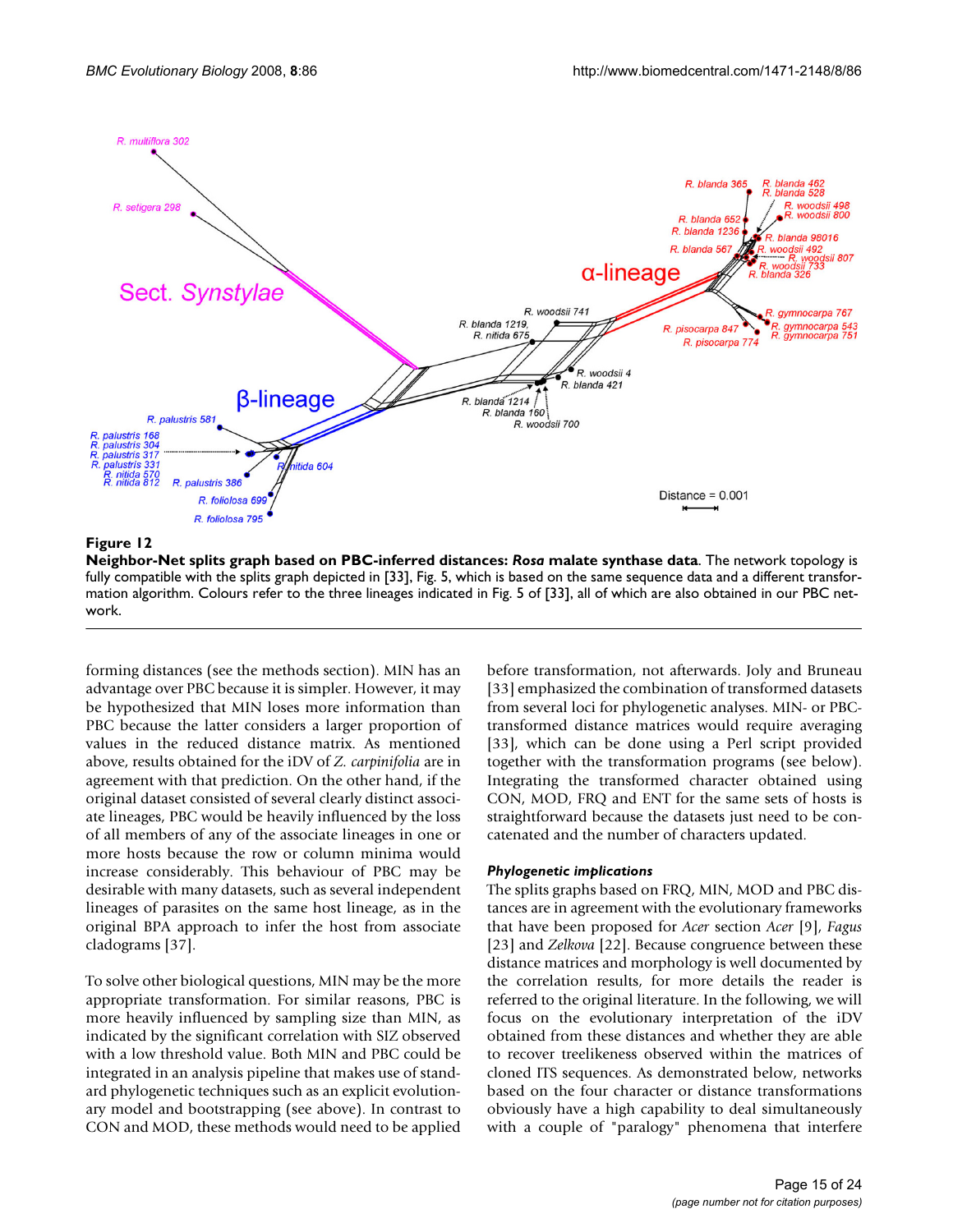with phylogenetic tree-building, such as "recombinant" accessions, ITS homoeologues and reticulate signal in general. These considerations also corroborate earlier results that DV are a valuable tool for comparative studies of biological distance functions [48].

#### *Individual Delta values and the recognition of ancestral taxa*

Two taxa in *Acer* section *Acer* show generally high iDV, based on the original molecular distances between the cloned sequences as well as on the distance transformations. These are representatives of *A. saccharum* and its subspecies, and the *A*. cf. *monspessulanum* individual **us 11**. Grimm *et al*. [11] noted that *Acer* section *Acer* falls into two major lineages: *A. caesium* and the *Acer* core clade, which finds further support in cpDNA data [64]. Nevertheless, the ITS sequence structure hints towards *A. caesium* as the closest extant relative of the *Acer* core clade [11,30]. According to [9], *A. saccharum* (group B4) is at the tip of an isolated lineage that originated shortly after the formation of the *Acer* core clade (respective section *Acer*). Based on motif analysis, they showed that subspecies *grandidentatum* is closer to the common ancestor of the whole section than its eastern relatives and that it has retained several plesiomorphic sequence characters. An extant sister clade can not be identified. The high DV mirror this finding. Analogously, *A*. cf. *monspessulanum* shows a largely "primitive" ITS sequence, from which all ITS variants of group B2 can be derived [9]. In a cladistic analysis, an ancestor would be placed as sister taxon to all its offspring, thus producing a polytomy if more than one sibling is included in the dataset. In network analysis, several incompatible phylogenetic splits are promoted, reflecting a generally non-treelike mode of evolution in agreement with the high iDV.

The comparably high DV found for *Fagus* are in agreement with the observation that (molecular) evolution in this genus is non-treelike in general [23,30]. Accordingly, the ITS data accumulated a high amount of incompatible signals [24,31], which interfere with phylogenetic tree-building and result in high DV, but can be handled using adapted analyses, as done in [31] and the present study.

Morphology and ITS motif analyses [31] have provided evidence that *Z. carpinifolia* is a more primitive member of that genus, and could be a remainder of the evolutionary source (ancestral population) from which *Z. serrata* and *Z. abelicea-sicula* have evolved. In analogy to *A*. cf. *monspessulanum* and *A. saccharum* (subsp. *grandidentatum*), the iDV of *Z. carpinifolia*, based on the distances between the clones, on FRQ and on PBC distances, are higher than those of other individuals. This pattern is not apparent with MOD and MIN distances, which may be caused by greater loss of information in the case of the latter transformations (see above).

#### *Transformed distances and the recognition of hybrids and recombinants*

Grimm *et al*. noted the existence of putative ITS homoeologues in a few individuals and documented "recombinant" (chimeric) clones in the case of *Acer* section *Acer* [9]. In analyses based on the original cloned ITS data, the putative ITS homoeologues of one individual were grouped with the putative parental lineages. For example, clones of the possibly hybrid "*A*. ×. *pseudo-heldreichii*" (individual **hd 1**) were grouped either with clones of *A. pseudoplatanus* (group A2) or of group A1 (*A. heldreichii, A. trautvetteri* and *A. velutinum*). Potential hybrid individuals (**hd 1**, **of 2**, **sv4b**) are directly identified in the splits graphs inferred from PBC distances, as they are placed between their putative parents; a large box-like structure with two prominent edge bundles is produced (Fig. 9).

"Recombinant" clones that are likely to be the product of PCR artefacts in the case of individuals with (potentially) homoeologous rDNA arrays [25] can distort phylogenetic trees and can induce a systematic attraction between distantly related lineages. In the case of *Acer*, four individuals exhibited chimeric clones, three of which are included in the present dataset (cf. [9]: Appendix B). From two *A. monspessulanum* specimens (**xx 3**, **xx 5**), recombinants between *A. monspessulanum*-and *A. opalus*-typical ITS variants were obtained; in the case of the *A. sempervirens* individual **sv4b**, a recombinant of *A. sempervirens* and *A. ibericum* ("short variant") homoeologues was obtained. The recombinant clones obtained from *Acer* individuals do not have a distorting effect: In the case of **xx 3** and **xx 5**, the recombinant clones are outnumbered and compensated for by *A. monspessulanum*-specific clones; in the case of **sv4b**, the recombinant perfectly fits into the general homoeologous situation.

Intra-individual ITS variability in *Fagus* is often as high as inter-individual or interspecific ITS divergence. Accordingly, the resolution of the phylogenetic trees was found to be low [24]; only detailed visual investigation of selected sequence motifs and ITS variability patterns [30,31] allowed us to infer a fully comprehensive evolutionary scenario in correlation with morphology and the fossil record [23]. The resultant PBC splits graph highlights several aspects of this data structure. As in phylogenetic trees [22,24,30], *F. engleriana* clusters with *F. japonica*, and individuals of *F. grandifolia* are clearly distinct from the remaining representatives of subgenus *Fagus*. In contrast to the ML phylogram based on the original clones [23], the strongly ITS-polymorphic individuals of *F. hayatae* and *F. longipetiolata* are grouped together (except for **lo 1** and **lo 2**), which is in agreement with the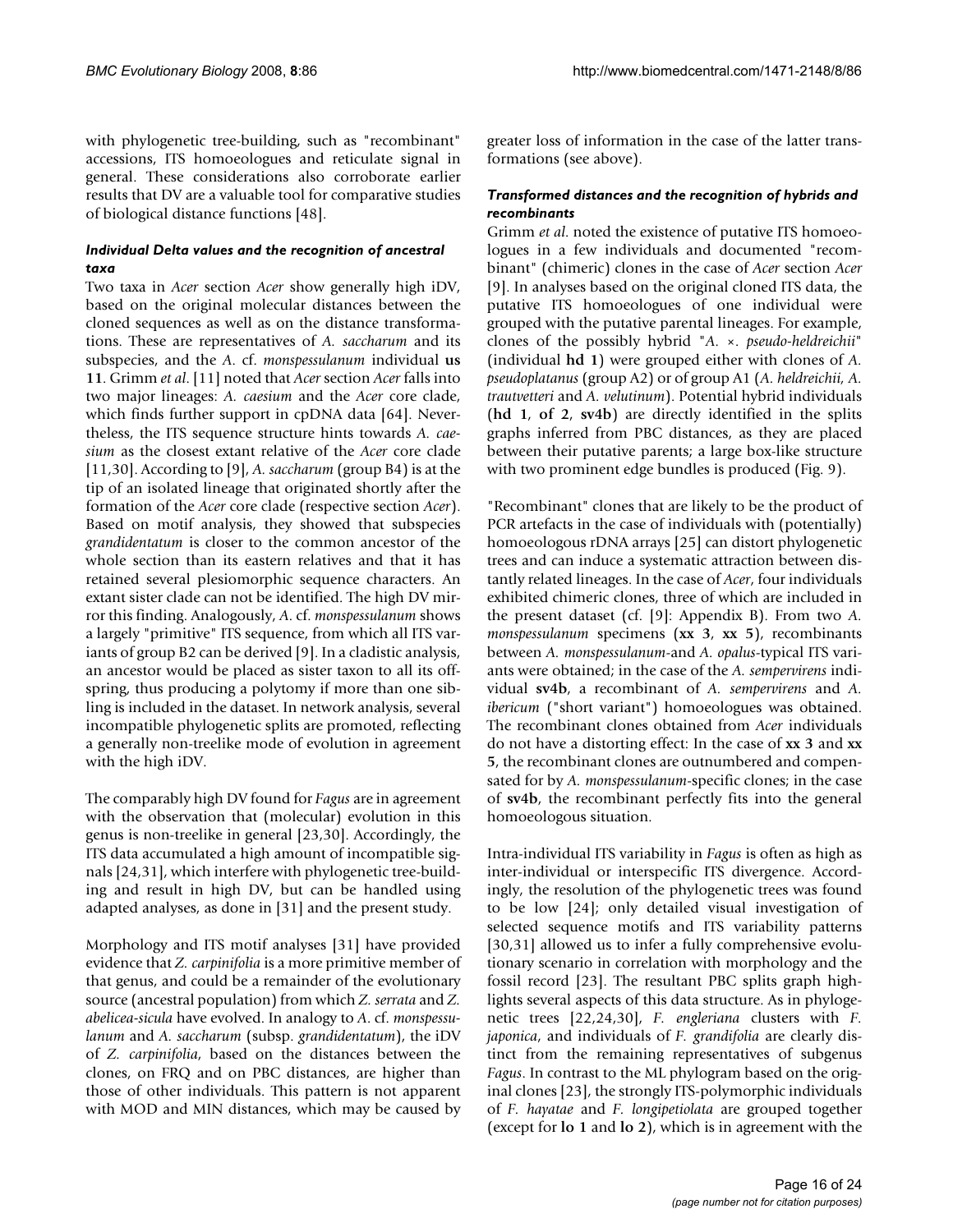results of the variability coding [31]. Individual **lo 1** is placed next to *F. lucida*, which is in agreement with [23], who has noted that one *F. lucida* (not included in Fig. 10) has ITS characteristics that are more similar to *F. crenata* and *F. sylvatica*, whereas the other individual's (**lu 1**) ITS sequences have some similarities to some clones of *F. hayatae* and *F. longipetiolata*. Due to the increased intra- and inter-individual ITS variability in some provenances of the Western Eurasian *F. sylvatica* such as Turkey and Georgia [24], it was difficult to distinguish it clearly from its Japanese sister species, *F. crenata* [23,31]. This is, however, accomplished by the PBC-inferred distance networks (Fig. 10).

Ancient hybridization was assumed for the mostly diploid genus *Zelkova* [22]; however, the corresponding box-like structures are not readily visible in the PBC distance-based splits graph, because of the large box-like structure in the center of the graph (the giraffe's "torso" in Fig. 11). This is due to the fact that inter-taxonomic distances among clones of different *Zelkova* species are generally lower than, for instance, in *Acer*. In the former, apparently only a few mutations were fixed during the evolution of the modern species; accordingly, the Hamming distances between the clones are comparably small, as are the resultant PBC distances between the individuals. Nevertheless, the grouping of the "hybrid" and "non-hybrid" individuals is in perfect agreement with the proposed molecular evolution of *Zelkova* ITS [22]. The *Z*. cf. *serrata* cultivar **se 2**, genetically a hybrid of *Z. schneideriana* and *Z. serrata*, is placed in between *Z. schneideriana* individuals and the "true" *Z. serrata* representative, **se 5**. The second potential hybrid (**cp 1**) is represented by only two sequences in the original data and, hence, is not included in Figure 4. The "foreleg" position (Fig. 11) of the second *Z. carpinifolia* individual (**cp 2**) correlates to the finding based on motif analysis that the ITS of *Z. carpinifolia* is most similar to the ancestor of all *Zelkova* species [22].

# **Conclusion**

Four of the six formulae introduced in our study performed well in reconstructing the evolution of three angiosperm genera from cloned ITS sequences and of *Rosa* from three different coding loci. In conjunction with Delta values, the formulae were also able to identify hybrids and ancestral taxa in the ITS datasets. The four best-performing transformation functions apparently allow us to analyse datasets that present intrinsic problems for traditional reconstruction methods due to "paralogy" in molecular data, which range from ITS variability as the result of incomplete concerted evolution and homoeologous data reflecting reticulation, to gene paralogs as a consequence of gene duplication, not to mention homoploid duplications, incomplete lineage sorting, fast ancient radiations, etc.

A pure distance-based framework was established in which these transformation functions were assessed using three different approaches (Fig. 1), and the results regarding performance were in agreement with each other and also corresponded to the theoretical expectations. Furthermore, results obtained with the three *Rosa* sequence alignments were fully in agreement with an earlier study [[33\]](#page-22-0) that used a less general transformation function. Therefore, the outcome of the current study presents more than anecdotal evidence, even though only six underlying sequence datasets were examined. Nevertheless, additional investigations are necessary to further our understanding of these and other host-associate transformation functions. For instance, simulation studies could clarify the relative performance of the methods under welldefined evolutionary scenarios. In any case, our study has demonstrated that treelikeness measures such as Delta values are likely to be a valuable tool in future comparative studies, not only regarding entire distance matrices but also regarding the recovery of individual treelikeness values after transformation to distances between the hosts.

Furthermore, due to the generality demonstrated for the transformation functions, they can be applied to a wide range of biological problems that can be interpreted in terms of hosts and associates. For instance, Göker *et al*. are currently conducting a simulation study (which is not based on an explicit model of parasite evolution, but uses the approach of [56]) to assess the suitability of the PBC function for testing global co-phylogenetic patterns between hosts and parasites. Because of its closeness to the Sørensen coefficient, the PBC approach lends itself to use in ecology. In contrast to Sørensen distances, PBC does not require knowledge of the taxonomic affiliation of the sampled species in advance. Rather, it determines the most similar specimens between two habitats automatically when computing pair-wise distances from the reduced matrices (see below). PBC may thus be ideal for cluster analyses of habitats from which large samples of character data have been collected in a standardized manner, for instance, in the course of metagenomics projects (e.g. [65] and references therein). MOD may be helpful in phylogenetic studies to limit the number of OTUs by replacing numerous associates (members of a predefined taxon of a higher rank) with a single host (the respective taxon), probably losing much less information than if consensus or placeholder strategies were used. Various applications are possible, and further transformation formulae are likely to be invented in future studies benefiting from the general notion of associates related to their hosts.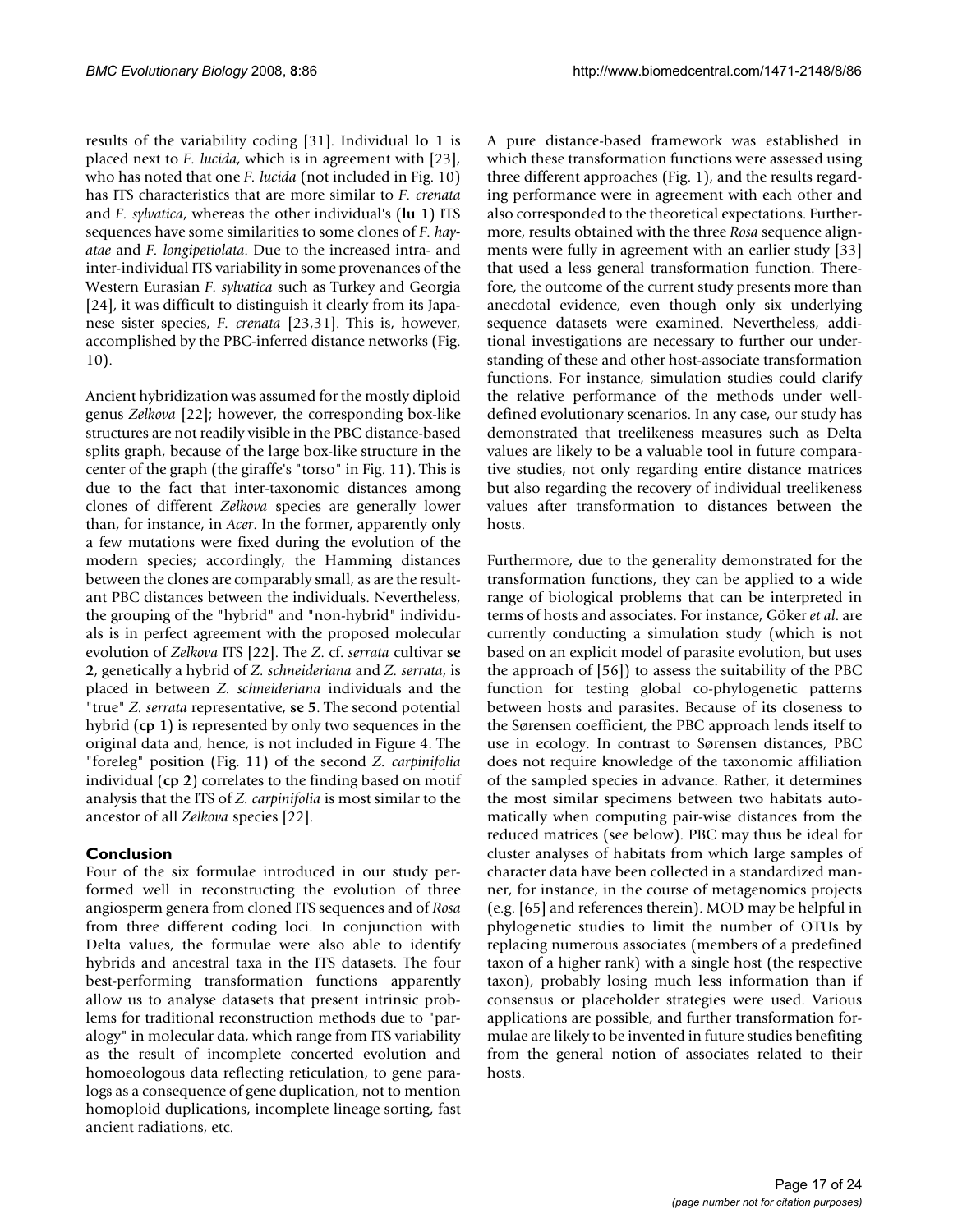# **Methods**

*Molecular character data – cloned ITS sequence matrices* Our analyses make use of the ITS data matrices by Grimm *et al*. for *Acer* section *Acer* [9], Denk et al. for *Fagus* [23] and Denk and Grimm for *Zelkova* [22]. The assembled ITS data cover genetic variability within the three model genera at different levels (intra-individual to inter-specific) and were obtained mainly from individuals growing in original stands. All individuals have been carefully revised taxonomically and form the basis for the morphological data matrices (in addition to individuals that were not sequenced). All three ITS matrices contain data complicating phylogenetic tree-building, such as chimeric sequences (potentially PCR-mediated recombinants in *Acer*), significant intra-individual variability (incomplete concerted evolution among ITS arrays in *Acer*, *Fagus* and *Zelkova*), and ITS homoeologues (genetic hybrids in *Acer* and *Zelkova*); the matrices comprise 242 (*Acer*), 137 (*Fagus*), or 55 (*Zelkova*) cloned sequences from 73 (*Acer*), 43 (*Fagus*), or 18 (*Zelkova*) individuals. That is, the number of clones per individual ranges from 1 to 10 (*Acer*) or 1 to 5 (*Fagus*, *Zelkova*). The gaps present in these matrices are relatively short (each gap is extended over only few characters); hence, treating each single gap symbol as a 5th character state (see below) is unlikely to give too much weight to gaps. ITS alignments in NEXUS format are included in Additional file 1; for accession numbers, clone labeling and additional voucher information, refer to the original literature [9,22,23].

# *Morphological character data – independent set of data matrices*

For *Acer* section *Acer*, morphological characters related to leaf anatomy and morphology of reproductive organs (Table 2 in [9]) were assembled to discuss and interpret the results of the molecular analyses in a spatio-temporal framework, including evidence from the fossil record. This information has been transformed into a matrix of 15 characters and 13 OTUs ("species"; Additional file 5) using "STANDARD" characters [32] and differentiating up to seven character states (T. Denk, GWG, person. comm. 2007). For *Fagus* and *Zelkova*, we relied on the published data matrices of Denk ([59]: Table 4; 42 characters including features of leaf anatomy and morphology, cupule morphology and pollen characteristics. See also [23]) and Denk and Grimm ([22]: Table 4; 24 characters from leaf morphology, leaf anatomy, wood structure and flower and fruit characteristics). Characters of all three matrices are defined to address the discrimination or overlap between formerly recognized taxonomic entities ("species", "subspecies"); overlapping morphological features are represented by polymorphic character states. Morphological matrices in NEXUS format are included in Additional file 2, for details of the characters, refer to the original literature [22,23,59].

### *Character and distance transformations*

To conduct and assess the transformations examined, four computer programs were written by MG: G2CEF, which converts associate to host characters; PBC, which converts associate to host distances; EUKDIS, which calculates Euclidean distances; and DIST\_STATS, which calculates Delta values. These programs have been implemented in the Ada 2005 language, have been compiled for the three main operating systems, and are freely available for download at [66]. The program versions used in the present study are also included in Additional Data File 6. The programs are able to read data exported from PHYLIP [67] or from PAUP\* [32], which is currently the most popular phylogeny software, and (apart from DIST\_STATS) are able to write data in formats readable by PAUP\*, PHYLIP and SplitsTree [44] (in the case of discrete character or distance data) as well as by PhyML [68] and RAxML [69] (in the case of nucleotide character data). The programs can read from standard input and write to standard output, and can be used as stand-alone executables or integrated in larger analysis pipelines. For instance, in the course of our empirical assessments, they were called successively by a UNIX shell script, which is less portable but is available from MG upon request.

There are basically two ways to derive a host distance measure from the character data of the associates (Fig. 1). The first approach consists of transforming the associates' character matrix into a character matrix of the hosts and then inferring a distance matrix from these characters. In the following, we will describe four distance measures which follow that approach and can be applied if, for example, the associates' characters represent aligned sequence data. An alternative family of methods computes pair-wise host distances directly from an associate's distance matrix. The latter may represent phenetic distances derived from character data, or patristic (pathlength) distances [55] derived from an associate tree or even from a list of taxonomic affiliations of the associates [70]. Below, we also introduce two host distance measures of the kind which can generally be applied.

A frequency (FRQ) character matrix is generated from aligned sequences (or any other matrix of discrete characters) of the associate by converting the parts of each alignment (matrix) column that correspond to the identical host into a vector representing the frequencies of each permitted character state (Fig. 13). Since unequal sampling of the associates may frequently occur in empirical studies, relative frequencies have to be used. The size of the resulting character matrix is the number of hosts times the number of characters in the original associate matrix times the number of valid character states (Fig. 13). Hosthost distances may then be computed from such a matrix of quantitative, continuous characters using standard for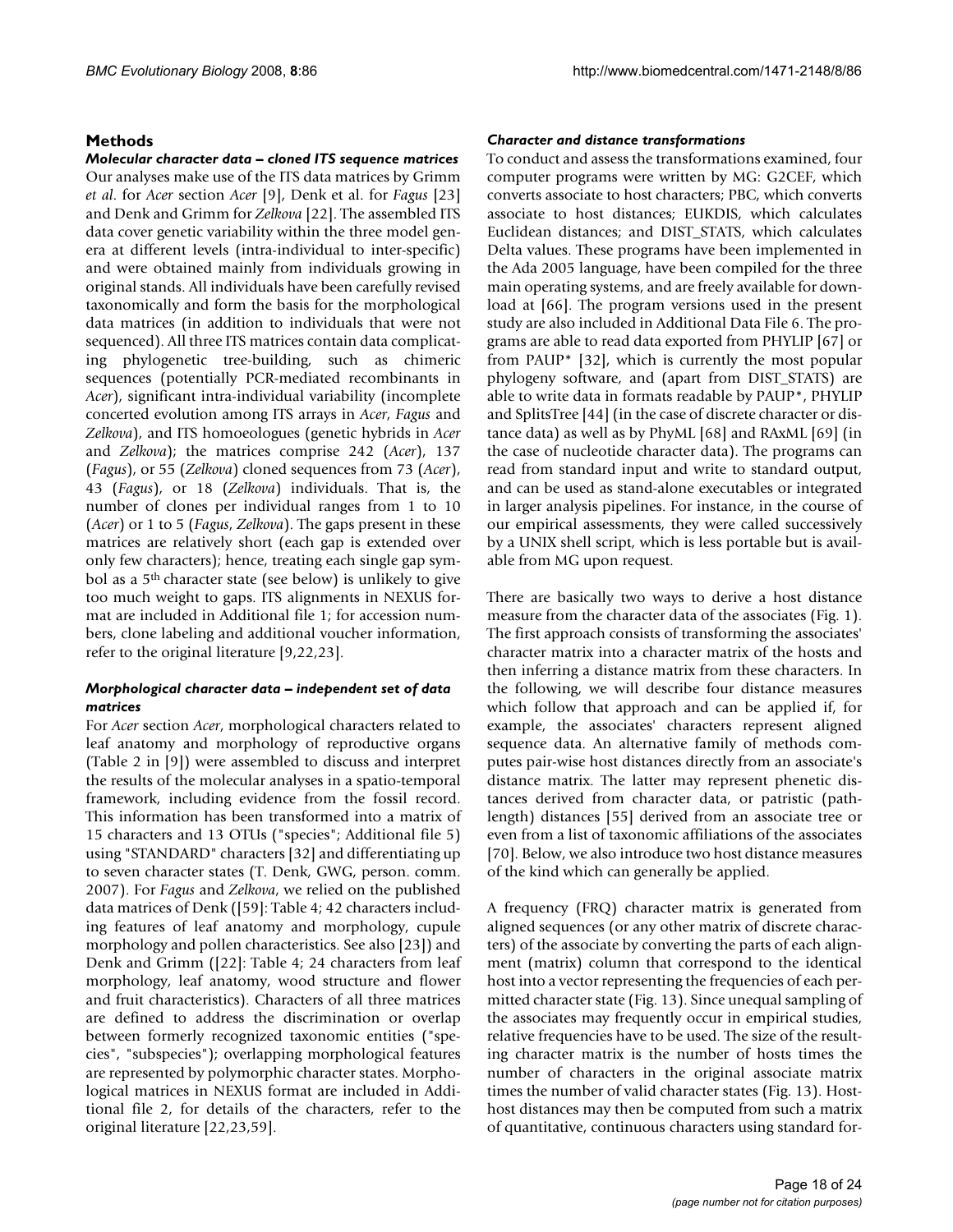mulae, among which, average Euclidean distances (e.g., [60]: p. 278) as implemented in EUKDIS probably represent the simplest and most natural approach. As in the case of the transformations described below, states representing missing data are discarded by G2CEF before computing consensus sequences; the option -g regulates whether gaps are treated as missing data.

Entropy (ENT) distances are based on a character matrix representing the Shannon entropy [71] within each part of an alignment column that belongs to the same host. If q denotes the total number of character states and  $p_i$ denotes the relative frequency of character state i, the Shannon entropy H (e.g., [50]: p. 240) is defined as

$$
H = -\sum_{i=1}^{q} p_i \log p_i.
$$
 (1)

The size of an ENT character matrix is the number of hosts times the number of characters in the original associate matrix. As in the case of FRQ, variance in the sampling size has to be accounted for. Thus, each entropy value is scaled by dividing by the exact maximum possible entropy  $H_{\text{max}}$ for the given number of associates and valid character states.  $H_{\text{max}}$  can be computed with ease by generating an artificial partial dataset in which the character states are distributed as equally as possible among the set of associates. This implies that ENT is undefined if fewer then two associates have been sampled from a host or else division by zero would occur. As in the case of FRQ, average Eucli-

| (a) | A1 | C | g | C |
|-----|----|---|---|---|
|     | Α2 | C | g |   |
|     | A3 |   | g | a |
|     | A4 | C | g | a |
|     | A5 | C |   | Ċ |

H1: A1, A2, A3 (b)H2: A4, A5

| $\left( 0\right)$ |                |    |      |          | C.           |  | a    |                   |  |
|-------------------|----------------|----|------|----------|--------------|--|------|-------------------|--|
|                   | Ш٩             | 67 | 0.33 | $\Omega$ | <sup>0</sup> |  | 0.33 | 0.33 I            |  |
|                   | H <sub>2</sub> |    |      |          |              |  | 0.5  | $0.5$   $\degree$ |  |

#### Figure 13

**FRQ character transformation: a numerical example**. This example illustrates the transformation of characters according to FRQ: (a) hypothetical three-character nucleotide alignment for the associates A1 to A5; (b) distribution of the associates on the hosts H1 and H2; (c) the three associate characters transformed to twelve (three times the number of character states) characters of the host. The standardized Euclidean distance between H1 and H2 calculated from these characters is 0.180.

dean distances can be computed from such a matrix if characters with missing states are omitted from pair-wise comparisons and the total number of characters (the denominator of the distance function) is adjusted accordingly (-g option of the EUKDIS program). In contrast to FRQ, ENT discards all information about the original character state composition within each character and each host's associates, and relies solely on the observed variability within the respective character.

Consensus (CON) distances first apply ambiguity coding to all character states present in the set of a single host's associates and the respective character; in the case of DNA data, the standard DNA nucleotide ambiguity coding is applied. For example, if the individual's clones exhibit either a "C" (cytosine) or a "T" (thymine) at a certain position, the individual's consensus nucleotide is "Y" (for pyrimidine). Even though this kind of coding is confined to DNA data, corresponding state recoding is possible with each kind of qualitative data; for instance, in the NEXUS standard as used by PAUP\* [32], "Y" is just a placeholder for "{CT}". Genetic distances based on consensus sequences can be calculated using the same variety of approaches as for original sequences, based on more or less complex statistical models of DNA evolution [54,61]. In the course of our analyses, we calculated simple uncorrected (Hamming) distances with PAUP\* (DSET DIST = P) because in preliminary analyses (not shown), we observed that with the current data, the type of recoding has a much greater effect on the correlation with reference distances and on the Delta values than the nucleotide distance function applied. Furthermore, more complex models need not result in smaller Delta values [47,49] and the Mantel test for congruence (e.g., [60]: p. 552; see below) transforms distances to ranks, which would give identical results for at least a considerable part of nucleotide distance formulae. Uncorrected distances that make use of gap characters are not implemented in PAUP\*. To examine the effect of considering gaps as a 5<sup>th</sup> character state rather than as missing data, we therefore recoded the data to "STANDARD" characters ([32]; FORMAT DATATYPE = STANDARD), explicitly set the ambiguity code placeholders, and computed the mean distances (DSET DIST = MEAN).

Mode (MOD) distances first determine the most frequent value (i.e. the mode. See [60]: p. 185; [62]: p. 48) for each host's associates and each character. If ties occur, a consensus character state is calculated from all modes using the same algorithm as in the CON method (i.e., in the case of nucleotide data, standard DNA ambiguity coding is applied). CON, which uses all present character states; and MOD, which considers only the modes, thus represent the two extremes of constructing a consensus charac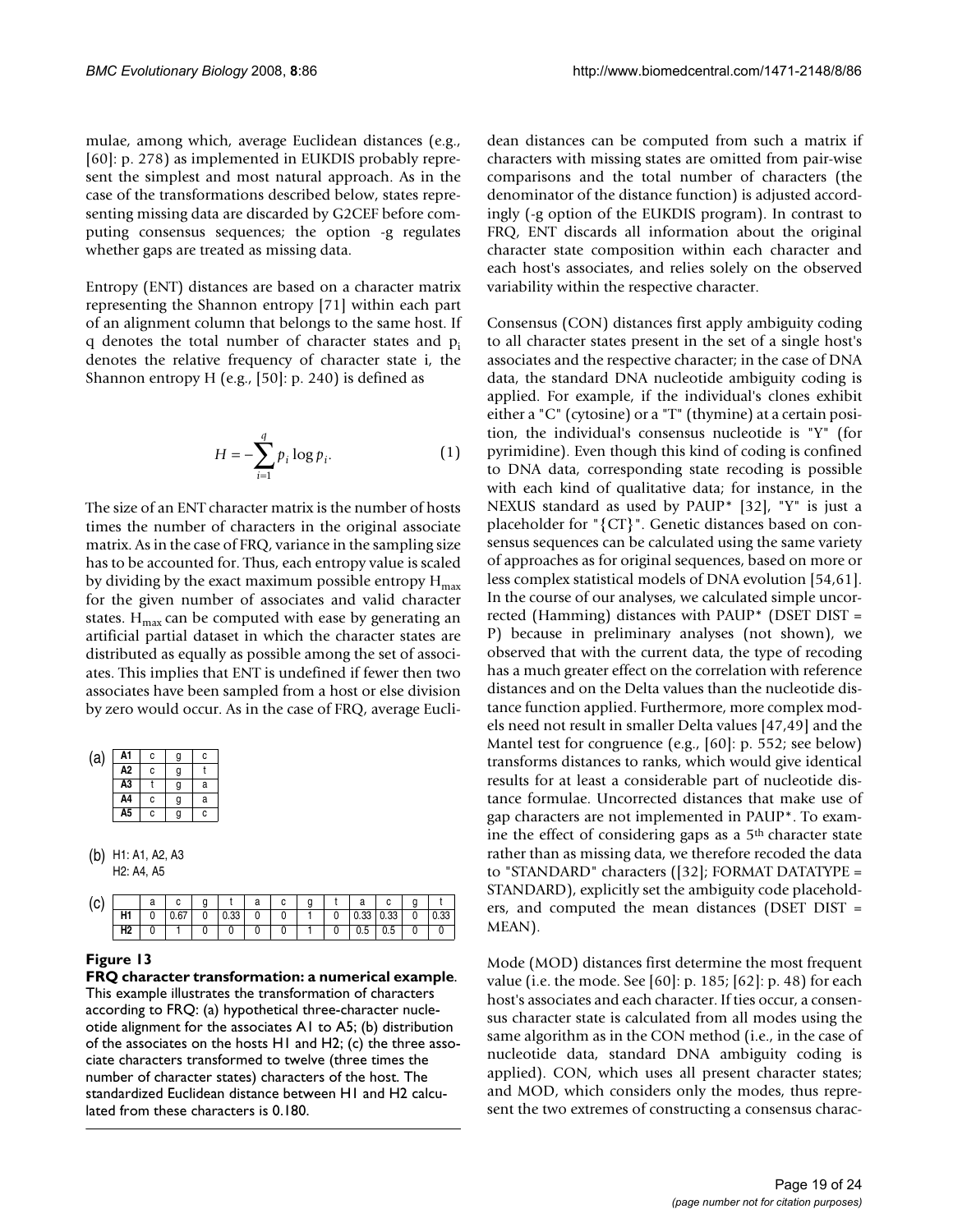ter state. Distances from MOD characters were computed as for the CON method.

Another approach to derive a host distance measure from character data of the associates is first to compute the distances between the associates, which are then transformed to distances between the hosts. For the reasons provided above and to increase the comparability between the following and the above-mentioned methods, we also considered uncorrected ("p") distances between the associates only.

To determine the distance  $D_{xy}$  between two hosts x and y, the first step in each of the following two distance formulae is to omit all rows which correspond to non-associates of x from the associates' squared distance matrix and to omit all columns which correspond to non-associates of y from the matrix. Thus, a reduced matrix is obtained, the size of which is the number of associates of x times the number of associates of y. In the following formulae, let  $d_{ii}$  be the distance between associates i and j, let  $A_x$  be the complete set of associates of host x, and let  $A<sub>v</sub>$  be the complete set of those of host y. The distance functions now differ in how the distance between x and y is determined from the distance values within the reduced matrix. The MIN function computes their minimum:

$$
D_{xy} = min(d_{ij} | i \in A_{x'} j \in A_y)
$$
 (2)

If two hosts are characterized by exactly the same set of associates, the minimum values are the diagonal zeros of the associate distance matrix. This ensures that  $D_{xy}$  is always zero if x and y are identical, a necessary prerequisite for considering a formula a distance function (e.g., [60]: p. 274). In contrast, formulae based on the arithmetic mean, the median or the maximum of the distance values contained in the reduced matrix do not have this property. On the other hand, the MIN distance can be zero between two hosts with *different* sets of associates because a single shared associate will result in a zero value present in the reduced matrix. Because the distance function described in [\[33](#page-22-0)] uses averaging, MIN results are different in the case of two associates per host, unless the distances to the two distinct associates are identical. The more elaborate PBC ("phylogenetic Bray-Curtis") approach determines the mean of all row and column minima, thus considering, for each associate of host x, the most closely related (least distant) associate of host y only, and vice versa:

$$
D_{xy} := \left(\sum_{i \in A_x} min\left(d_{ij} \mid j \in A_y\right) + \sum_{i \in A_y} min\left(d_{ij} \mid j \in A_x\right)\right) / \left(\left|A_x \mid + \left|A_y \right|\right)\right).
$$
\n(3)

|                | A1 | A <sub>2</sub> | A3 | A4             | A5 | A <sub>6</sub> |
|----------------|----|----------------|----|----------------|----|----------------|
| A1             | 0  | 2              |    |                | 6  | 6              |
| A2             | 2  | 0              |    |                | 6  | 6              |
| A3             |    | 4              | 0  | $\overline{2}$ | 6  | 6              |
| A4             |    | 4              | 2  | 0              | 6  | 6              |
| A <sub>5</sub> | 6  | 6              | 6  | 6              | 0  | 2              |
| A <sub>6</sub> | 6  | 6              | 6  | 6              | 2  | 0              |
|                |    |                |    |                |    |                |

# H1: A1, A3, A4 (b)H2: A2, A3, A5, A6

| (c) | H1/H2 | A2 | A3 | A5 | A6 |
|-----|-------|----|----|----|----|
|     | A1    | 2  |    | 6  | 6  |
|     | A3    |    |    | 6  | 6  |
|     | A4    |    | 2  | 6  | 6  |

#### **Figure 14**

**Computation of PBC distances: a numerical example**. This example illustrates the computation of PBC distances: (a) distances between the associates A1 to A6; (b) distribution of the associates on the hosts H1 and H2; (c) reduced matrix including in the rows associates of host H1 only and associates of host H2 only in the columns. The row minima are 2, 0, and 2; the column minima are 2, 0, 6, and 6. The PBC distance between H1 and H2 is (2+0+2+2+0+6+6)/  $(3+4) = 18/7 = 2.571$ .

The symbol  $|A_x|$  denotes the number of members in  $A_x$ . A numerical example for PBC is presented in Fig. 14. According to Formula 3,  $D_{xy}$  is zero if and only if  $A_x$  and  $A_y$ are identical because otherwise at least one of the row or column minima, which have to be considered in the computation of the average, would be larger than zero. Other properties of the PBC function, as well as the origin of its name, are explained in the discussion section. The PBC, applied to hosts with either one or two associates, is not identical to the distance function described in [\[33\]](#page-22-0) (which cannot readily be generalized to more than two associates per host) because the associate distance values to be averaged are selected in a different manner.

#### *Distance quality estimation, correlation with external data and detection of sampling size bias*

The resultant distance matrices would allow us to infer phylogenetic trees, e.g. by using the Neighbor-joining algorithm [72]. However, for the reasons given in the background section, we relied on the Neighbor-Net algo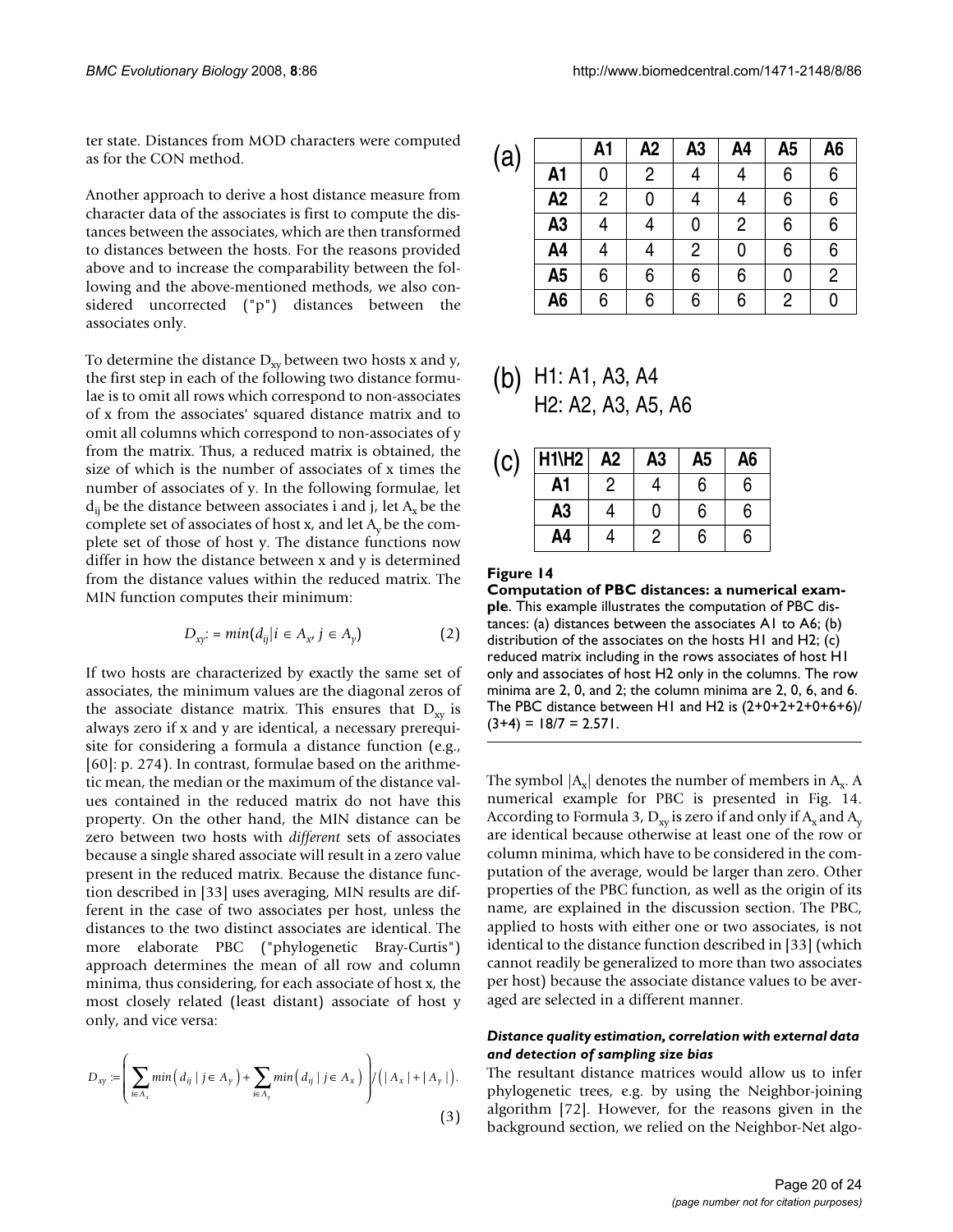rithm [73,74] as implemented in SplitsTree version 4.8 [44] to compute splits graphs based on the resultant distance matrices.

Delta values [47-49] for the complete matrices as well as individual OTUs (-i option) were computed with the program DIST\_STATS. The DIST\_STATS executables are expected to give the same results for Delta values as the Python script used in [48], but are expected to run much faster (approximately by a factor of 30) because they are written in a compiled language and the distance matrix is stored in a linear array. Delta values are based on quartets of taxa, and range between 0 (maximum treelikeness) and 1. Whereas Delta values (DV) are calculated by averaging among all quartets in a dataset, individual Delta values (iDV) are obtained by averaging among all quartets that include the respective OTUs. There is exactly one DV per distance matrix, but there are as many iDV as OTUs per distance matrix; for further details, see [48] and [49].

For the correlation of molecular distance data with morphology, uncorrected distances were calculated with PAUP\* from the morphological matrices described above. The congruence between distance matrices was assessed using the CADM software [52]. Ordinary significance tests cannot be applied because entries in a distance matrix do not represent statistically independent characters. Hence, CADM uses permutation (Mantel test; e.g. [60], p. 552) to determine the significance of the Spearman's rank correlation between the distance matrices [51]; we used 999 permutations of the original matrices. (The software also implements a test for the congruence of several matrices, which was not applied.)

To detect a potential bias related to the sampling size, i.e. the number of associates (clones obtained) per host (plant individual), G2CEF and EUKDIS were used to calculate Euclidean distances between the numbers of associates per host. The resulting SIZ distance matrices were included in the above-mentioned CADM permutation runs, the rationale being that if any of the other distance functions significantly correlated with the sample-size distances, the outcome needs to be considered as biased. Based on preliminary observations, the complete set of computations was conducted for minimum group size values of 2, 3 and 4; hosts with a lower number of associates in the dataset were automatically removed prior to analysis. These group-size thresholds can be applied automatically in both PBC and G2CEF (-m option). We determined the smallest threshold, for which a correlation of SIZ significant at  $p = 0.05$  with any of the other transformed distance matrices was not observed. Distances matrices obtained with group sizes greater than this threshold value were used for all visual comparisons of networks and all boxplots.

As an additional empirical assessment, and to compare our results to those obtained by Joly and Bruneau [\[33](#page-22-0)], we applied the six transformations to the three datasets examined therein, which were downloaded from [75]. The data contain glyceraldehyde 3-phosphate dehydrogenase (matrix M2598; 66 sequences), triose phosphate isomerase (matrix M2600; 69 sequences) and malate synthase (matrix M2599; 66 sequences) alleles obtained from North American *Rosa* (Rosales, Rosaceae) individuals. Since external independent datasets are unavailable for these specimens, we treated them separately, confining ourselves to calculating Delta values and visually comparing their networks to those presented in [[33\]](#page-22-0). In contrast to the *Acer*, *Fagus* and *Zelkova* datasets (in which the number of associates per host is determined by the experimental success in PCR, cloning and sequencing) in the *Rosa* datasets, the number of associates per host represents the alleged number of alleles (one or two) per individual. Therefore, for the *Rosa* data, the minimum number of associates required was set to two and the sequences of the single-allele host were duplicated. (This is necessary for ENT only; the other transformations would give identical results without duplication and with a threshold of one.) Furthermore, because results are identical between CON and MOD when there were one or two associates per hosts, CON distances were not calculated.

# **Abbreviations**

OTU, operational taxonomic unit; DV, Delta value of an entire distance matrix; iDV, Delta value of a single OTU; CON, character transformation using consensus sequences; ENT, character transformation to entropy values; FRQ, character transformation to character state frequencies; MIN, distance transformation using minimum distances between associates; MOD, character transformation to modes of character states; PBC, "phylogenetic Bray-Curtis" distance transformation; SIZ, distances derived from associate numbers.

# **Authors' contributions**

MG designed, implemented and evaluated the character and distance transformation functions; implemented the computation of Delta values and Euclidean distances; and designed the pure distance-based testing framework. GWG provided the data and expertise on the focus genera. MG and GWG interpreted the results, and drafted and wrote the manuscript. All authors read and approved the final manuscript.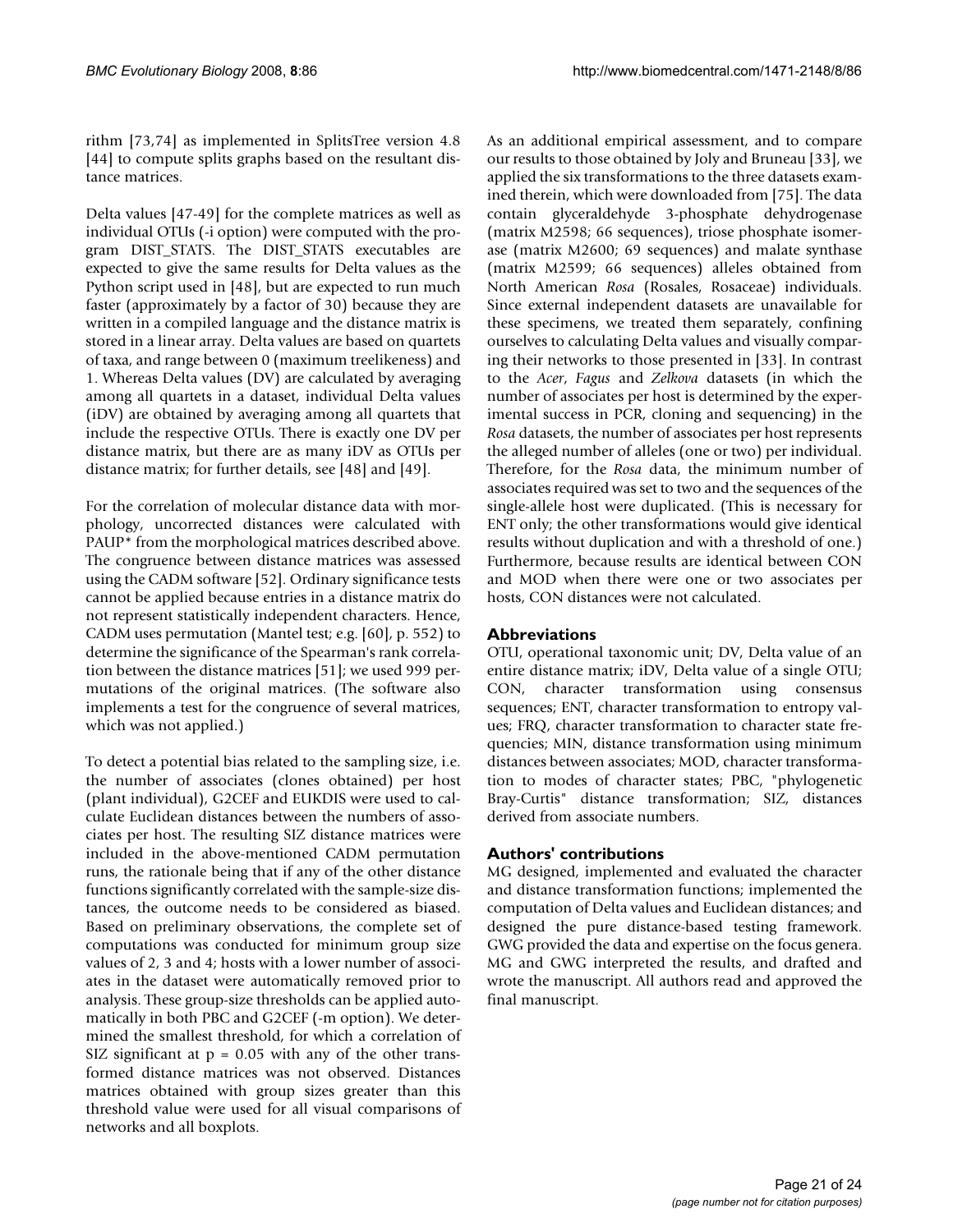# **Additional material**

### **Additional file 1**

*Distance matrices and quality statistics. This contains all sequence alignments in NEXUS format, all intermediary generated associate distance or host character data (depending on the transformation formula used; see Fig. 1) and all final distance matrices obtained, together with their Delta values. A readme file that describes the contents of each file in the archive is included.*

Click here for file

[\[http://www.biomedcentral.com/content/supplementary/1471-](http://www.biomedcentral.com/content/supplementary/1471-2148-8-86-S1.zip) 2148-8-86-S1.zip]

# **Additional file 2**

*Correlation with morphology. This contains the morphological character data in NEXUS format for the three genera examined, matrices of uncorrected ("p") distances computed from these characters, and the correlation results and permutational probabilities obtained by applying CADM to these distance files and molecular distances (which are contained in supplementary data file 1). A readme file that describes the files contained in the archive is included.*

Click here for file

[\[http://www.biomedcentral.com/content/supplementary/1471-](http://www.biomedcentral.com/content/supplementary/1471-2148-8-86-S2.zip) 2148-8-86-S2.zip]

# **Additional file 3**

*Distance matrices and quality statistics obtained with the* **Rosa** *dataset of Joly and Bruneau [\[33](#page-22-0)]. This contains all intermediary generated associate distance or host character data (depending on the transformation formula used; see Fig. 1) and all final distance matrices obtained together with their Delta values. A readme file that describes the contents of each file in the archive is included. The corresponding NEXUS files containing the original associate sequence data (alleles of North American*  Rosa *species) are available at [75] as study No. S1444.*

Click here for file

[\[http://www.biomedcentral.com/content/supplementary/1471-](http://www.biomedcentral.com/content/supplementary/1471-2148-8-86-S3.zip) 2148-8-86-S3.zip]

# **Additional file 4**

*Individual Delta values. This lists the iDV inferred from FRQ, MIN, MOD and PBC distances using a threshold of 3 and treating gaps as missing character states, as well as iDV inferred from p distances between the cloned sequences, also treating gaps as missing character states. A readme file that describes the files contained in the archive is included.* Click here for file

[\[http://www.biomedcentral.com/content/supplementary/1471-](http://www.biomedcentral.com/content/supplementary/1471-2148-8-86-S4.zip) 2148-8-86-S4.zip]

# **Additional file 5**

*Morphological characters coded for* **Acer** *section* **Acer***. Morphological characters listed for* Acer *section* Acer *in [9], Table 2, and coding used for this study.*

Click here for file

[\[http://www.biomedcentral.com/content/supplementary/1471-](http://www.biomedcentral.com/content/supplementary/1471-2148-8-86-S5.xls) 2148-8-86-S5.xls]

# **Additional file 6**

*Main programs implemented in the course of the study. Contains executables for UNIX/Linux, Mac OS-X and Windows for the programs G2CEF, PBC, EUKDIS and DIST\_STATS, as well as example input files corresponding to the different data formats.* Click here for file [\[http://www.biomedcentral.com/content/supplementary/1471-](http://www.biomedcentral.com/content/supplementary/1471-2148-8-86-S6.zip) 2148-8-86-S6.zip]

# **Acknowledgements**

Cordial thanks are addressed to Alexandros Stamatakis for critically reading the manuscript. Michael Weiß provided helpful suggestions regarding distance formulae. The suggestions of two anonymous referees greatly helped to improve the manuscript. MG and GWG have been funded by the German Science foundation grants Go1356/1-2 for MG and Gr3123/1-1 for GWG.

#### **References**

- Arnheim N, Krystal M, Schmickel R, Wilson G, Ryder O, Zimmer E: **[Molecular evidence for genetic exchanges among ribosomal](http://www.ncbi.nlm.nih.gov/entrez/query.fcgi?cmd=Retrieve&db=PubMed&dopt=Abstract&list_uids=6261251) genes on nonhomologous chromosomes in man and apes.** *Proceedings of the National Academy of Sciences of the USA* 1980, **77:**7323-7327.
- 2. Sanderson MJ, Doyle JJ: Reconstruction of organismal and gene **phylogenies from data on multigene families: Concerted evolution, homoplasy, and confidence.** *Syst Biol* 1992, **41:**4-17.
- 3. Baldwin BG, Sanderson MJ, Porter JM, Wojciechowski MF, Campbell CS, Donoghue MJ: **The ITS region of nuclear ribosomal DNA: A valuable source of evidence of angiosperm phylogeny.** *Ann MO Bot Gard* 1995, **82:**247-277.
- 4. Buckler ES, Ippolito A, Holtsford TP: **[The evolution of ribosomal](http://www.ncbi.nlm.nih.gov/entrez/query.fcgi?cmd=Retrieve&db=PubMed&dopt=Abstract&list_uids=9055091) [DNA: Divergent paralogues and phylogenetic implications.](http://www.ncbi.nlm.nih.gov/entrez/query.fcgi?cmd=Retrieve&db=PubMed&dopt=Abstract&list_uids=9055091)** *Genetics* 1997, **145:**821-832.
- 5. Bailey CD, Carr TG, Harris SA, Hughes CE: **[Characterization of](http://www.ncbi.nlm.nih.gov/entrez/query.fcgi?cmd=Retrieve&db=PubMed&dopt=Abstract&list_uids=14615185) [angiosperm nrDNA polymorphism, paralogy, and pseudo](http://www.ncbi.nlm.nih.gov/entrez/query.fcgi?cmd=Retrieve&db=PubMed&dopt=Abstract&list_uids=14615185)[genes.](http://www.ncbi.nlm.nih.gov/entrez/query.fcgi?cmd=Retrieve&db=PubMed&dopt=Abstract&list_uids=14615185)** *Mol Phylogenet Evol* 2003, **29:**435-455.
- 6. Wissemann V: **Hybridization and the evolution of the nrITS spacer region.** In *Plant Genome: Biodiversity and evolution 1A* Edited by: Sharma AK, Sharma A. Enfield (USA), Plymouth (UK): Science Publishers Inc; 2003:57-71.
- <span id="page-21-0"></span>7. Comes HP, Abbott RJ: **Molecular phylogeography, reticulation, and lineage sorting in Mediterranean** *Senecio* **sect.** *Senecio* **[\(Asteraceae\).](http://www.ncbi.nlm.nih.gov/entrez/query.fcgi?cmd=Retrieve&db=PubMed&dopt=Abstract&list_uids=11761056)** *Evolution* 2001, **55:**1943-1962.
- 8. Denduangboripant J, Cronk QCB: **Evolution and alignment of the hypervariable arm 1 of** *Aeschynanthus* **[\(Gesneriaceae\) ITS 2](http://www.ncbi.nlm.nih.gov/entrez/query.fcgi?cmd=Retrieve&db=PubMed&dopt=Abstract&list_uids=11476626) [nuclear ribosomal DNA.](http://www.ncbi.nlm.nih.gov/entrez/query.fcgi?cmd=Retrieve&db=PubMed&dopt=Abstract&list_uids=11476626)** *Mol Phylogenet Evol* 2001, **20:**163-172.
- 9. Grimm GW, Denk T, Hemleben V: **Evolutionary history and systematic of** *Acer* **section** *Acer* **– a case study of low-level phylogenetics.** *Plant Syst Evol* 2007. **doi**:10.1007/s00606-00007-00572- 00608.
- 10. Rosselló JA, Lázaro A, Cosín R, Molins A: **A phylogeographic split in** *Buxus balearica* **[\(Buxaceae\) as evidenced by nuclear ribos](http://www.ncbi.nlm.nih.gov/entrez/query.fcgi?cmd=Retrieve&db=PubMed&dopt=Abstract&list_uids=17211551)[omal markers: When ITS paralogues are welcome.](http://www.ncbi.nlm.nih.gov/entrez/query.fcgi?cmd=Retrieve&db=PubMed&dopt=Abstract&list_uids=17211551)** *J Mol Evol* 2007, **64:**143-157.
- 11. Grimm GW, Renner SS, Stamatakis A, Hemleben V: **A nuclear ribosomal DNA phylogeny of** *Acer* **inferred with maximum likelihood, splits graphs, and motif analyses of 606 sequences.** *Evol Bioinform* 2006, **2:**279-294.
- 12. Won H, Renner SS: **[The internal transcribed spacer of nuclear](http://www.ncbi.nlm.nih.gov/entrez/query.fcgi?cmd=Retrieve&db=PubMed&dopt=Abstract&list_uids=16099382) [ribosomal DNA in the gymnosperm Gnetum.](http://www.ncbi.nlm.nih.gov/entrez/query.fcgi?cmd=Retrieve&db=PubMed&dopt=Abstract&list_uids=16099382)** *Mol Phylogenet Evol* 2005, **36:**581-597.
- 13. Ritz CM, Schmuths H, Wissemann V: **Evolution by reticulation: European dogroses originated by multiple hybridization across the genus** *Rosa***[.](http://www.ncbi.nlm.nih.gov/entrez/query.fcgi?cmd=Retrieve&db=PubMed&dopt=Abstract&list_uids=15618309)** *J Hered* 2005, **96:**4-14.
- <span id="page-21-1"></span>14. Okuyama Y, Fujii N, Wakabayashi M, Kawakita A, Ito M, Watanabe M, Murakami N, Kato M: **Nonuniform concerted evolution and chloroplast capture: Heterogeneity of observed introgres-**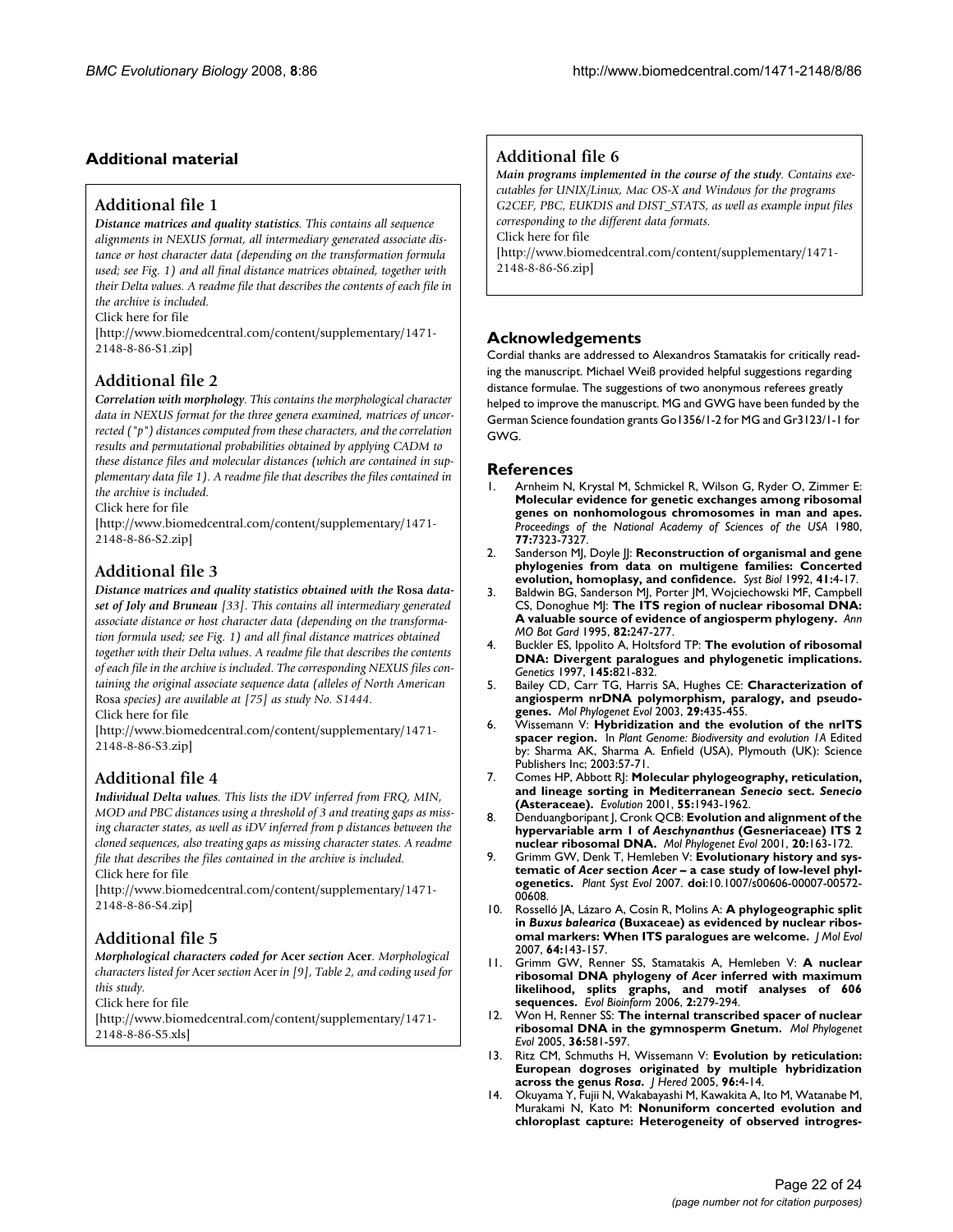**sion patterns in three molecular data partition phylogenies of Asian** *Mitella* **[\(Saxifragaceae\).](http://www.ncbi.nlm.nih.gov/entrez/query.fcgi?cmd=Retrieve&db=PubMed&dopt=Abstract&list_uids=15483320)** *Mol Biol Evol* 2005, **22:**285-296.

- 15. Samuel R, Bachmair A, Jobst J, Ehrendorfer F: **ITS sequences from nuclear rDNA suggest unexpected phylogenetic relationships between Euro-Mediterranean, East Asiatic and North American taxa of** *Quercus* **(Fagaceae).** *Plant Syst Evol* 1998, **211:**129-139.
- 16. Razafimandimbison SG, Kellogg EA, Bremer B: **[Recent origin and](http://www.ncbi.nlm.nih.gov/entrez/query.fcgi?cmd=Retrieve&db=PubMed&dopt=Abstract&list_uids=15205048) [phylogenetic utility of divergent ITS putative pseudogenes:](http://www.ncbi.nlm.nih.gov/entrez/query.fcgi?cmd=Retrieve&db=PubMed&dopt=Abstract&list_uids=15205048) [A case study from Naucleeae \(Rubiaceae\).](http://www.ncbi.nlm.nih.gov/entrez/query.fcgi?cmd=Retrieve&db=PubMed&dopt=Abstract&list_uids=15205048)** *Syst Biol* 2004, **53:**177-192.
- 17. Muir G, Fleming CC, Schlötterer C: **Three divergent rDNA clusters predate the species divergence in** *Quercus petraea* **(Matt.) Liebl. and** *Quercus robur* **[L.](http://www.ncbi.nlm.nih.gov/entrez/query.fcgi?cmd=Retrieve&db=PubMed&dopt=Abstract&list_uids=11158370)** *Mol Biol Evol* 2001, **18:**112-119.
- 18. Mayol M, Rosselló JA: **Why nuclear ribosomal DNA spacers (ITS) tell different stories in** *Quercus***[.](http://www.ncbi.nlm.nih.gov/entrez/query.fcgi?cmd=Retrieve&db=PubMed&dopt=Abstract&list_uids=11341800)** *Mol Phylogenet Evol* 2001, **19:**167-176.
- 19. Manen J-F: **Are both sympatric species** *Ilex perado* **and** *Ilex canariensis* **[secretly hybridizing? Indication from nuclear](http://www.ncbi.nlm.nih.gov/entrez/query.fcgi?cmd=Retrieve&db=PubMed&dopt=Abstract&list_uids=15550175) [markers collected in Tenerife.](http://www.ncbi.nlm.nih.gov/entrez/query.fcgi?cmd=Retrieve&db=PubMed&dopt=Abstract&list_uids=15550175)** *BMC Evol Biol* 2004, **4:**46.
- 20. Jobst J, King K, Hemleben V: **[Molecular evolution of the internal](http://www.ncbi.nlm.nih.gov/entrez/query.fcgi?cmd=Retrieve&db=PubMed&dopt=Abstract&list_uids=9562980) [transcribed spacers \(ITS1 and ITS2\) and phylogenetic rela](http://www.ncbi.nlm.nih.gov/entrez/query.fcgi?cmd=Retrieve&db=PubMed&dopt=Abstract&list_uids=9562980)[tionships among species of Cucurbitaceae.](http://www.ncbi.nlm.nih.gov/entrez/query.fcgi?cmd=Retrieve&db=PubMed&dopt=Abstract&list_uids=9562980)** *Mol Phylogenet Evol* 1998, **9:**204-219.
- 21. Grebenstein B, Röser M, Sauer W, Hemleben V: **Molecular pyhlogenetic relationshpis in Aveneae (Poaceae) species and other grasses as inferred from ITS1 and ITS2 sequences.** *Plant Syst Evol* 1998, **213:**233-250.
- 22. Denk T, Grimm GW: **Phylogeny and biogeography of** *Zelkova* **(Ulmaceae sensu stricto) as inferred from leaf morphology, ITS sequence data and the fossil record.** *Bot J Linn Soc* 2005, **147:**129-157.
- 23. Denk T, Grimm GW, Hemleben V: **Patterns of molecular and morphological differentiation in** *Fagus***: implications for phylogeny.** *Am J Bot* 2005, **92:**1006-1016.
- 24. Denk T, Grimm G, Stögerer K, Langer M, Hemleben V: **The evolutionary history of** *Fagus* **in western Eurasia: Evidence from genes, morphology and the fossil record.** *Plant Syst Evol* 2002, **232:**213-236.
- 25. Cronn P, Cedroni M, Haselkorn T, Grover C, Wendel JF: **[PCR](http://www.ncbi.nlm.nih.gov/entrez/query.fcgi?cmd=Retrieve&db=PubMed&dopt=Abstract&list_uids=12582722)[mediated recombination in amplification products dervied](http://www.ncbi.nlm.nih.gov/entrez/query.fcgi?cmd=Retrieve&db=PubMed&dopt=Abstract&list_uids=12582722) [from polyploid cotton.](http://www.ncbi.nlm.nih.gov/entrez/query.fcgi?cmd=Retrieve&db=PubMed&dopt=Abstract&list_uids=12582722)** *Theor Appl Genet* 2002, **104:**482-489.
- 26. Gilbert DM: **Temporal order of replication of** *Xenopus laevis* **[5S ribosomal RNA genes in somatic cells.](http://www.ncbi.nlm.nih.gov/entrez/query.fcgi?cmd=Retrieve&db=PubMed&dopt=Abstract&list_uids=3458252)** *Proc Natl Acad Sci USA* 1986, **83:**2924-2928.
- 27. Korn LJ, Bogenhagen DF: **Organization and transcription of the** *Xenopus* **5S RNA genes.** In *The cell nucleus Volume 12*. Edited by: Busch H, Rothblum L. New York: Academic Press Inc; 1982:1-29.
- 28. Ford PJ, Southern EM: **Different sequences for 5S RNA in kidney cells and ovaries of** *Xenopus laevis***.** *Nature (London) New Biol* 1973, **241:**7-12.
- 29. Brown DD, Sugimoto K: **The structure and evolution of ribosomal and 5S DNAs in** *Xenopus laevis* **and** *Xenopus mulleri***.** *Cold Spring Harbor Symp Quant Biol* 1973, **38:**501-505.
- 30. Grimm GW: **Tracing the mode and speed of intrageneric evolution – a case study of genus** *Acer* **L. and** *Fagus* **L.** In *DSc* Tübingen: Eberhard-Karls-Universität; 2003.
- 31. Grimm GW, Denk T, Hemleben V: **Coding of intraspecific nucleotide polymorphisms: a tool to resolve reticulate evolutionary relationships in the ITS of beech trees (***Fagus* **L., Fagaceae).** *Syst Biodivers* 2007, **5:**291-309.
- 32. Swofford DL: **[PAUP\\*: Phylogenetic analysis using parsimony](http://www.ncbi.nlm.nih.gov/entrez/query.fcgi?cmd=Retrieve&db=PubMed&dopt=Abstract&list_uids=12504223) [\(\\* and other methods\).](http://www.ncbi.nlm.nih.gov/entrez/query.fcgi?cmd=Retrieve&db=PubMed&dopt=Abstract&list_uids=12504223)** 4th edition. Champaign, USA: National Illinois History Survey; 2002.
- <span id="page-22-0"></span>33. Joly S, Bruneau A: **Incorporating allelic variation for reconstructing the evolutionary history of organisms from multiple genes: An example from** *Rosa* **[in North America.](http://www.ncbi.nlm.nih.gov/entrez/query.fcgi?cmd=Retrieve&db=PubMed&dopt=Abstract&list_uids=16969938)** *Syst Biol* 2006, **55:**623-636.
- 34. Page RDM: **Maps between trees and cladistic analysis of historical associations among genes, organisms, and areas.** *Syst Biol* 1994, **43:**58-77.
- 35. Page RDM: **Introduction.** In *Tangled trees. Phylogeny, cospeciation, and coevolution* Edited by: Page RDM. Chicago: The University of Chicago Press; 2003:1-21.
- 36. Page RDM, Charleston MA: **Trees within trees: Phylogeny and historical associations.** *Trends Ecol Evol* 1998, **13:**356-359.
- 37. Brooks DR: **Hennig's parasitological method: a proposed solution.** *Systematic Zoology* 1981, **30:**229-249.
- 38. Brooks DR: **Parsimony analysis in historical biogeography and coevolution: methodological and theoretical update.** *Systematic Zoology* 1990, **39:**14-20.
- 39. Wiley EO: **Parsimony analysis and vicariance biogeography.** *Systematic Zoology* 1988, **37:**271-290.
- 40. Kunin V, Goldovsky L, Darzentas N, Ouzounis CA: **[The net of life:](http://www.ncbi.nlm.nih.gov/entrez/query.fcgi?cmd=Retrieve&db=PubMed&dopt=Abstract&list_uids=15965028) [reconstructing the microbial phylogenetic network.](http://www.ncbi.nlm.nih.gov/entrez/query.fcgi?cmd=Retrieve&db=PubMed&dopt=Abstract&list_uids=15965028)** *Genome Research* 2005, **15:**954-959.
- 41. Doolittle WF: **[Phylogenetic Classification and the Universal](http://www.ncbi.nlm.nih.gov/entrez/query.fcgi?cmd=Retrieve&db=PubMed&dopt=Abstract&list_uids=10381871) [Tree.](http://www.ncbi.nlm.nih.gov/entrez/query.fcgi?cmd=Retrieve&db=PubMed&dopt=Abstract&list_uids=10381871)** *Science* 1999, **284:**2124-2128.
- 42. Wilkinson M: **[Majority-rule reduced consensus trees and their](http://www.ncbi.nlm.nih.gov/entrez/query.fcgi?cmd=Retrieve&db=PubMed&dopt=Abstract&list_uids=8742632) [use in bootstrapping.](http://www.ncbi.nlm.nih.gov/entrez/query.fcgi?cmd=Retrieve&db=PubMed&dopt=Abstract&list_uids=8742632)** *Mol Biol Evol* 1996, **13:**437-444.
- 43. Legendre P: **Reticulate evolution: From bacteria to philosopher.** *Journal of Classification* 2000, **17:**153-157.
- 44. Huson DH, Bryant D: **[Application of phylogenetic networks in](http://www.ncbi.nlm.nih.gov/entrez/query.fcgi?cmd=Retrieve&db=PubMed&dopt=Abstract&list_uids=16221896) [evolutionary studies.](http://www.ncbi.nlm.nih.gov/entrez/query.fcgi?cmd=Retrieve&db=PubMed&dopt=Abstract&list_uids=16221896)** *Mol Biol Evol* 2006, **23:**254-267.
- 45. Penny D: **[Towards a basis for classification: the incomplete](http://www.ncbi.nlm.nih.gov/entrez/query.fcgi?cmd=Retrieve&db=PubMed&dopt=Abstract&list_uids=7121024)[ness of distance measures, incompatibility analysis and phe](http://www.ncbi.nlm.nih.gov/entrez/query.fcgi?cmd=Retrieve&db=PubMed&dopt=Abstract&list_uids=7121024)[netic classification.](http://www.ncbi.nlm.nih.gov/entrez/query.fcgi?cmd=Retrieve&db=PubMed&dopt=Abstract&list_uids=7121024)** *J Theor Biol* 1982, **96:**129-142.
- 46. Guindon S, Gascuel O: **[Efficient biased estimation of evolution](http://www.ncbi.nlm.nih.gov/entrez/query.fcgi?cmd=Retrieve&db=PubMed&dopt=Abstract&list_uids=11919295)[ary distances when substitution rates vary across sites.](http://www.ncbi.nlm.nih.gov/entrez/query.fcgi?cmd=Retrieve&db=PubMed&dopt=Abstract&list_uids=11919295)** *Mol Biol Evol* 2002, **19:**534-543.
- 47. Göker M, Voglmayr H, Riethmüller A, Oberwinkler F: **How do obligate parasites evolve? A multi-gene phylogenetic analysis of downy mildews.** *Fungal Genetics and Biology* 2007, **44:**105-122.
- 48. Auch AF, Henz SR, Holland BR, Göker M: **[Genome BLAST dis](http://www.ncbi.nlm.nih.gov/entrez/query.fcgi?cmd=Retrieve&db=PubMed&dopt=Abstract&list_uids=16854218)[tance phylogenies inferred from whole plastid and whole](http://www.ncbi.nlm.nih.gov/entrez/query.fcgi?cmd=Retrieve&db=PubMed&dopt=Abstract&list_uids=16854218) [mitochondrion genome sequences.](http://www.ncbi.nlm.nih.gov/entrez/query.fcgi?cmd=Retrieve&db=PubMed&dopt=Abstract&list_uids=16854218)** *BMC Bioinformatics* 2006, **7:**350.
- 49. Holland BR, Huber KT, Dress A, Moulton V: **[Delta Plots: A tool for](http://www.ncbi.nlm.nih.gov/entrez/query.fcgi?cmd=Retrieve&db=PubMed&dopt=Abstract&list_uids=12446797) [analyzing phylogenetic distance data.](http://www.ncbi.nlm.nih.gov/entrez/query.fcgi?cmd=Retrieve&db=PubMed&dopt=Abstract&list_uids=12446797)** *Mol Biol Evol* 2002, **19:**2051-2059.
- 50. Makarenkov V, Legendre P: **OVW (Optimal variable weighting for ultrametric and additive tree clustering).** Département de sciences biologiques, Université de Montréal; 1999.
- 51. Legendre P, Lapointe F-J: **Assessing congruence among distance matrices: single-malt Scotch whiskies revisited.** *Aust NZ J Stat* 2004, **46:**615-629.
- 52. Legendre P: **Congruence among distance matrices: Program CADM user's guide.** Département de sciences biologiques, Université de Montréal; 2001.
- 53. Robinson D, Foulds L: **Comparison of phylogenetic trees.** *Math Biosci* 1981, **53:**131-147.
- 54. Felsenstein J: **Inferring phylogenies.** Palgrave Macmillan; 2004.
- 55. Farris J: **The meaning of relationship and taxonomic procedure.** *Systematic Zoology* 1967, **16:**44-51.
- 56. Legendre P, Desdevises Y, Bazin E: **[A statistical test for host-par](http://www.ncbi.nlm.nih.gov/entrez/query.fcgi?cmd=Retrieve&db=PubMed&dopt=Abstract&list_uids=12028729)[asite coevolution.](http://www.ncbi.nlm.nih.gov/entrez/query.fcgi?cmd=Retrieve&db=PubMed&dopt=Abstract&list_uids=12028729)** *Syst Biol* 2002, **51:**217-234.
- 57. Baker R, Yu X, DeSalle R: **[Assessing the relative contribution of](http://www.ncbi.nlm.nih.gov/entrez/query.fcgi?cmd=Retrieve&db=PubMed&dopt=Abstract&list_uids=9667991) [molecular and morphological characters in simultaneous](http://www.ncbi.nlm.nih.gov/entrez/query.fcgi?cmd=Retrieve&db=PubMed&dopt=Abstract&list_uids=9667991) [analysis trees.](http://www.ncbi.nlm.nih.gov/entrez/query.fcgi?cmd=Retrieve&db=PubMed&dopt=Abstract&list_uids=9667991)** *Mol Phylogenet Evol* 1998, **9:**427-436.
- 58. Wheeler W: **Sequence alignment, parameter sensitivity, and the phylogenetic analysis of molecular data.** *Syst Biol* 1995, **44:**321-331.
- 59. Denk T: **Phylogeny of** *Fagus* **L. (Fagaceae) based on morphological data.** *Plant Syst Evol* 2003, **240:**55-81.
- 60. Legendre P, Legendre L: **Numerical ecology.** 2nd edition. Amsterdam: Elsevier Science BV; 1998.
- 61. Swofford DL, Olsen GJ, Wadell PJ, Hillis DM: **Phylogenetic inference.** In *Molecular Systematics* Edited by: Hillis DM, Moritz C, Mable BK. Sunderland, Massachusetts: Sinauer Associates, Inc; 1996:407-514.
- 62. Sokal RR, Sneath FJ: **Biometry. The principles and practice of statistics in biological research.** San Francisco: W.H. Freeman and Company; 1969.
- 63. Neuvonen S, Niemelä P: **Species richness and faunal similarity of arboreal insect herbivores.** *OIKOS* 1983, **40:**452-459.
- Renner SS, Beenken L, Grimm GW, Kocyan A, Ricklefs RE: The evo**lution of dioecy, heterodichogamy, and labile sex expression in** *Acer***.** *Evolution* in press.
- 65. Huson DH, Auch A, Qi J, Schuster SC: **[MEGAN Analysis of](http://www.ncbi.nlm.nih.gov/entrez/query.fcgi?cmd=Retrieve&db=PubMed&dopt=Abstract&list_uids=17255551) [Metagenomic Data.](http://www.ncbi.nlm.nih.gov/entrez/query.fcgi?cmd=Retrieve&db=PubMed&dopt=Abstract&list_uids=17255551)** *Genome Research* 2007, **17:**377-386.